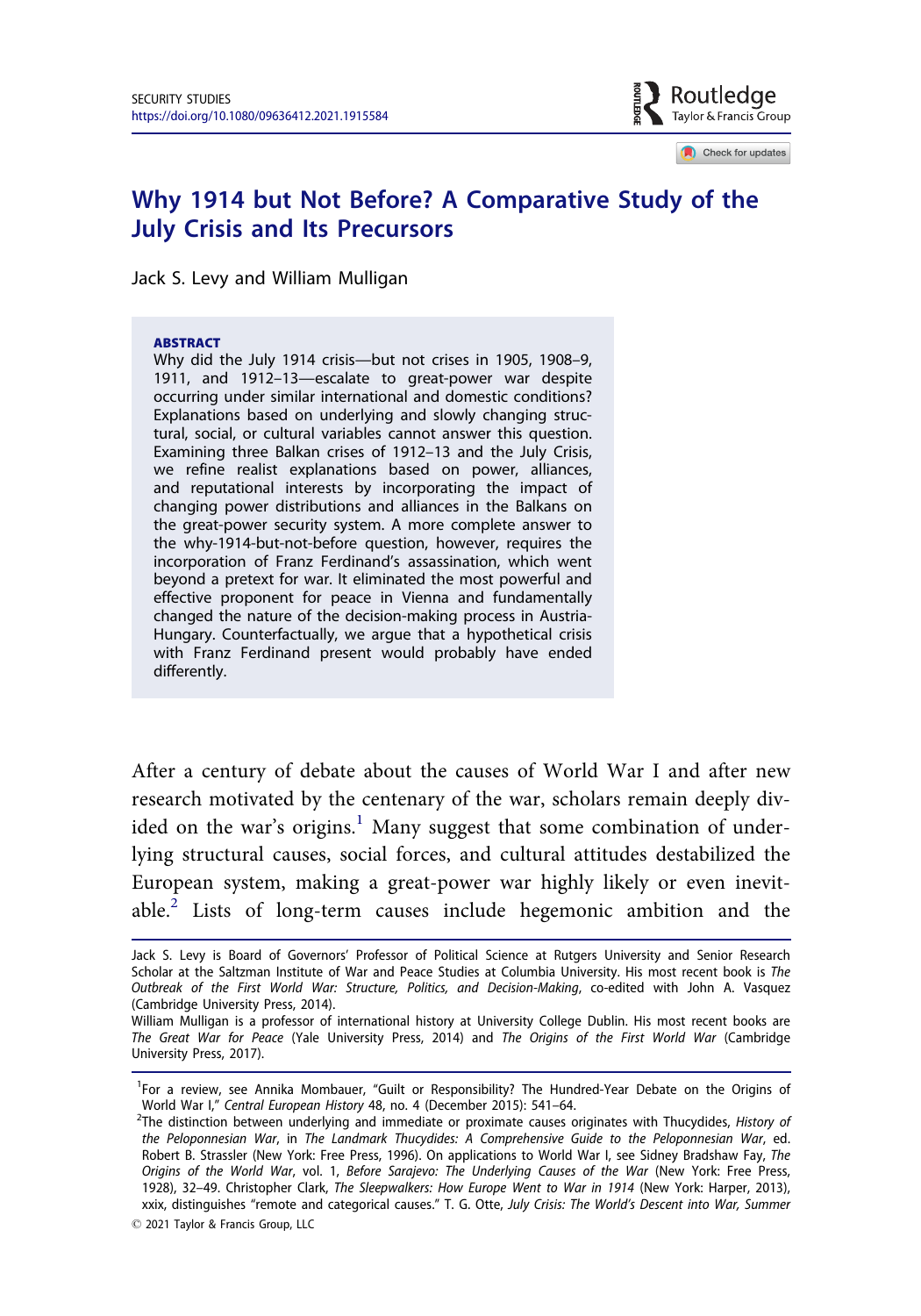#### $2 \left(\frac{1}{2}\right)$  J. S. LEVY AND W. MULLIGAN

balance of power, $^3$  power transitions and preventive motivations, $^4$  a polarized alliance system,<sup>5</sup> rivalries and arms races,<sup>6</sup> territorial conflicts,<sup>7</sup> offensive military doctrines,<sup>8</sup> militaristic strategic cultures and national identity,  $9$  status concerns,  $^{10}$  class conflict and imperialism,  $^{11}$  parochial economic pressures,<sup>12</sup> nationalism,<sup>13</sup> the press,<sup>14</sup> domestic sociopolitical

<sup>14</sup>Dominik Geppert, Pressekriege: Öffentlichkeit und Diplomatie in den deutsch-britischen Beziehungen, 1896–1912 [*Press Wars: The Public Sphere and Diplomacy in Anglo-German Relations, 1896*–*1912*] (Munich: Oldenbourg, 2007).

*<sup>1914</sup>* (Cambridge: Cambridge University Press, 2014), xi, differentiates impersonal forces vs. the actions of leaders. Hew Strachan, *The First World War*, vol. 1, *To Arms* (Oxford: Oxford University Press, 2001), highlights long-range vs. individual factors. Richard F. Hamilton and Holger H. Herwig, "World Wars: Definitions and Causes," in Hamilton and Herwig, ed. *The Origins of World War I* (New York: Cambridge University Press, 2003), 16–38, emphasizes "big" causes.

<sup>3</sup> Fritz Fischer, *Germany*'*s Aims in the First World War* (1961; repr., trans., New York: W. W. Norton; London: Chatto & Windus, 1967 ); Ludwig Dehio, *The Precarious Balance: Four Centuries of the European Power Struggle*, trans. Charles Fullman (New York: Vintage, 1962), chap. 4; John J. Mearsheimer, *The Tragedy of Great Power Politics* (New York: W. W. Norton, 2001), 181–90.

<sup>4</sup> Dale C. Copeland, *The Origins of Major Wars* (Ithaca, NY: Cornell University Press, 2000); Jack S. Levy, "The Sources of Preventive Logic in German Decision-Making in 1914," in *The Outbreak of the First World War: Structure, Politics, and Decision-Making*, ed. Jack S. Levy and John A. Vasquez (Cambridge: Cambridge University Press, 2014), 139–66; Graham Allison, *Destined for War: Can America and China Escape Thucydides*'*s Trap?* (New York: Houghton Mifflin Harcourt, 2017), chap. 4.

<sup>5</sup> Jurgen Angelow, € *Kalk*€*ul und Prestige: Der Zweibund am Vorabend des Ersten Weltkrieges* [*Calculation and Prestige: The Dual Alliance on the Eve of World War I*] (Cologne: Bohlau, 2000); Thomas J. Christensen and Jack Snyder, "Chain Gangs and Passed Bucks: Predicting Alliance Patterns in Multipolarity," *International Organization* 44, no. 2 (Spring 1990): 137–68.

<sup>6</sup>William R. Thompson, "Powderkegs, Sparks and World War I," in *Explaining War and Peace: Case Studies and Necessary Condition Counterfactuals*, ed. Gary Goertz and Jack S. Levy (New York: Routledge, 2007), 113–45; Paul M. Kennedy, *The Rise of the Anglo-German Antagonism, 1860*–*1914* (London: Allen & Unwin, 1980); David Stevenson, *Armaments and the Coming of War: Europe, 1904*–*1914* (New York: Oxford University Press, 1996), 159–63; Thomas Mahnken, Joseph Maiolo, and David Stevenson, eds., *Arms Races in International Politics: From the Nineteenth to the Twenty-First Century* (New York: Oxford University Press, 2016), pt. 1.

<sup>7</sup> John A. Vasquez, *Contagion and War: Lessons from the First World War* (Cambridge: Cambridge University Press, 2018).

<sup>8</sup> Jack Snyder, *The Ideology of the Offensive: Military Decision Making and the Disasters of 1914* (Ithaca, NY: Cornell University Press, 1984); Stephen Van Evera, "The Cult of the Offensive and the Origins of the First World War," *International Security* 9, no. 1 (Summer 1984): 58–107; Gerhard Ritter, *The Schlieffen Plan: Critique of a Myth*, trans. Andrew Wilson and Eva Wilson (New York: Praeger, 1958); Paul M. Kennedy, ed., *The War Plans of the Great Powers, 1880*–*1914* (Boston, MA: Allen & Unwin, 1979); Hans Ehlert, Michael Epkenhans, and Gerhard P. Gross, eds., *Der Schlieffenplan: Analysen und Dokumente* [*The Schlieffen Plan: Analyses and Documents*] (Paderborn: Schöningh, 2006).

<sup>9</sup> Isabel V. Hull, *Absolute Destruction: Military Culture and the Practices of War in Imperial Germany* (Ithaca, NY: Cornell University Press, 2005); Jan Vermeiren, *The First World War and German National Identity: The Dual Alliance at War* (Cambridge: Cambridge University Press, 2016).

<sup>10</sup>Jonathan Renshon, *Fighting for Status: Hierarchy and Conflict in World Politics* (Princeton, NJ: Princeton University Press, 2017), chaps. 6–7; Michelle Murray, *The Struggle for Recognition in International Relations: Status, Revisionism, and Rising Powers* (Oxford: Oxford University Press, 2018), chaps. 4–5.

<sup>&</sup>lt;sup>11</sup>Sönke Neitzel, Weltmacht oder Untergang: Die Weltreichslehre im Zeitalter des Imperialismus [World Power or *Downfall: World Empire Theory in the Age of Imperialism*] (Paderborn: Schoningh, 2000); Alexander Anievas, ed., *Cataclysm 1914: The First World War and the Making of Modern World Politics* (Leiden: Brill, 2015).

<sup>&</sup>lt;sup>12</sup>Jack Snyder, Myths of Empire: Domestic Politics and International Ambition (Ithaca, NY: Cornell University Press, 1991); H. E. Goemans, *War and Punishment: The Causes of War Termination and the First World War* (Princeton, NJ: Princeton University Press, 2000); Steven E. Lobell, "Politics and National Security: The Battles for Britain," *Conflict Management and Peace Science* 21, no. 4 (September 2004): 269–86; Etel Solingen, "Domestic Coalitions, Internationalization, and War: Then and Now," *International Security* 39, no. 1 (Summer 2014): 44–70.

<sup>13</sup>Wolfgang J. Mommsen, *Imperial Germany, 1867*–*1918: Politics, Culture, and Society in an Authoritarian State*, trans. Richard Deveson (London: Arnold, 1995); Bertrand Joly, *Déroulède: L'inventeur du nationalisme français* [*D*-*eroulede: The Inventor of French Nationalism*] (Paris: Perrin, 1998).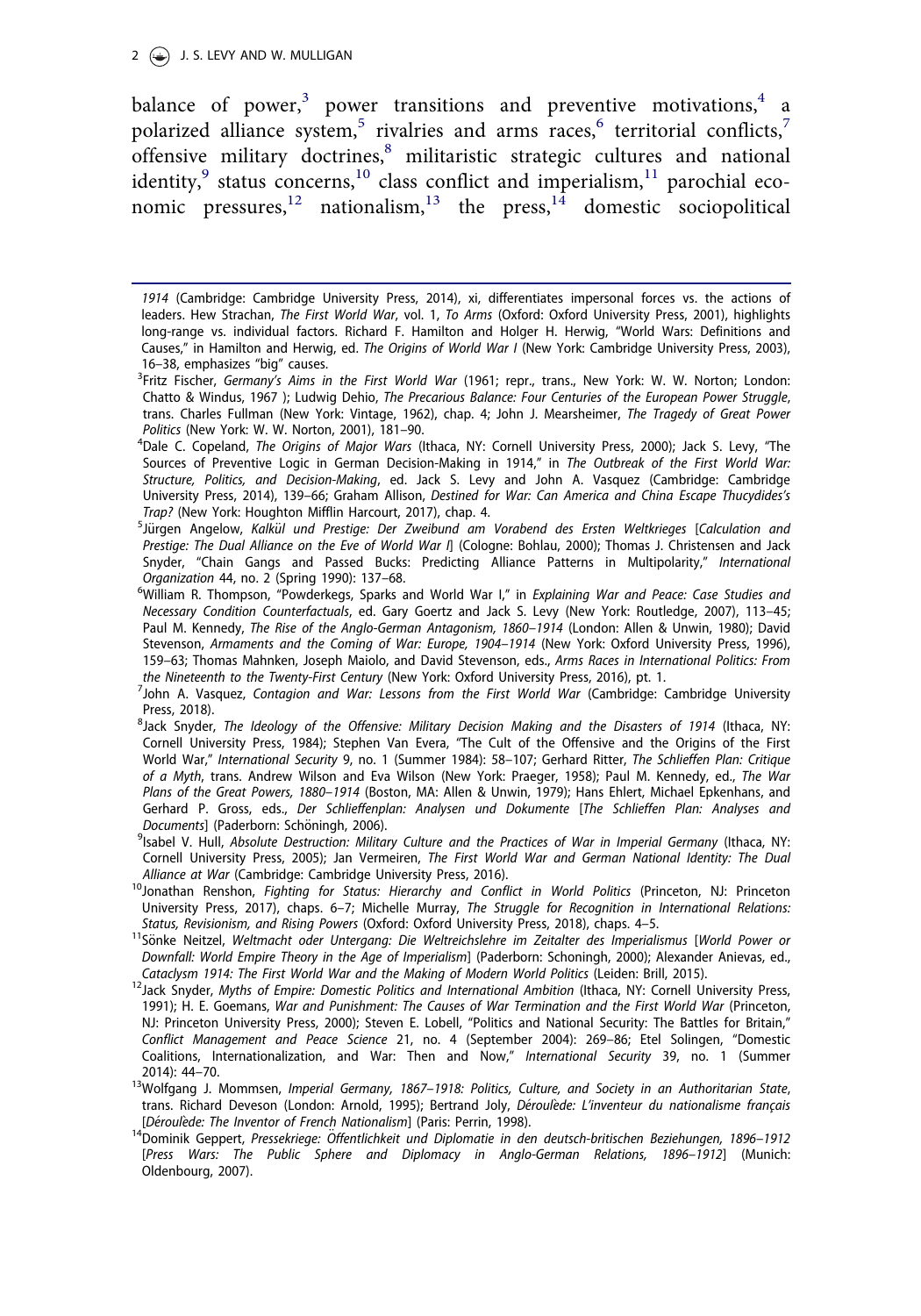unrest,<sup>15</sup> "unspoken assumptions" of European diplomatic culture,<sup>16</sup> conceptions of honor and masculinity, $17$  and divided and dysfunctional political systems.<sup>18</sup> Many of these mutually reinforcing forces profondes<sup>19</sup> are key variables in theoretical models that political scientists test on this case and others.<sup>20</sup> Historians and political scientists debate which of these underlying factors carried the greatest causal weight. They also debate the relative importance of underlying and immediate causes, including the role of individuals, contingency, and inadvertence.<sup>21</sup>

One common feature of all interpretations emphasizing the underlying causes of World War I is that few if any of their primary casual variables changed significantly since the 1912–13 Balkan Wars. Many of these variables had not substantially changed during the seven years prior—a period that included the First Moroccan Crisis (1905), the Bosnian Crisis (1908–9), and the Second Moroccan Crisis (1911). There were few significant changes in the distribution of military power among the leading states, in the structure of great-power alliances, in the global economy, or in states' domestic political systems. The same monarchs, presidents, prime ministers, and foreign ministers who successfully defused the risk of greatpower war during the Balkan Wars were, with a couple of exceptions, in power in July  $1914<sup>22</sup>$ . The domestic coalitions that supported those leaders remained relatively unchanged. Yet only the July Crisis escalated to a general war. If underlying factors were the primary causes of World War I, why did those same factors not lead to a great-power war during the Balkan Wars or perhaps during one of the earlier crises, when conditions and political leaders were similar?

The absence of significant variation in hypothesized "deep causes" over the ten-year period leading up to 1914, and particularly over the period

<sup>15</sup>Arno J. Mayer, "Internal Causes and Purposes of War in Europe, 1870–1956: A Research Assignment," *Journal of Modern History* 41, no. 3 (September 1969): 291–303; Hans-Ulrich Wehler, *The German Empire, 1871*–*1918*, trans. Kim Traynor (Leamington Spa, UK: Berg, 1985).

<sup>16</sup>James Joll, *The Origins of the First World War* (London: Longman, 1984), chap. 8.

<sup>&</sup>lt;sup>17</sup>Ute Frevert, "Honor, Gender, and Power: The Politics of Satisfaction in Pre-War Europe," in An Improbable War? *The Outbreak of World War I and European Political Culture before 1914*, ed. Holger Afflerbach and David Stevenson (New York: Berghahn Books, 2007), 233–55; Clark, *Sleepwalkers*, 358–61.

<sup>18</sup>Clark, *Sleepwalkers*, chap. 4; V. R. Berghahn, *Germany and the Approach of War in 1914* (New York: St. Martin's, 1973); Douglas Newton, *The Darkest Days: The Truth behind Britain*'*s Rush to War, 1914* (London: Verso, 2015).

<sup>&</sup>lt;sup>19</sup>Pierre Renouvin and Jean-Baptiste Duroselle, Introduction à l'histoire des rélations internationales [Introduction to *the History of International Relations*] (Paris: Armand Colin, 1964).

<sup>20</sup>Formal models include Frank C. Zagare, *The Games of July: Explaining the Great War* (Ann Arbor: Michigan University Press, 2011); Scott Wolford, *The Politics of the First World War: A Course in Game Theory and International Security* (Cambridge: Cambridge University Press, 2019).

<sup>21</sup>Clark, *Sleepwalkers*, xxix, describes his narrative as "saturated with agency." Otte, *July Crisis*, xi, emphasizes the "doings of men." An inadvertent war is one no actor wanted or expected at the beginning of the crisis. Alexander L. George, ed., *Avoiding War: Problems of Crisis Management* (Boulder, CO: Westview, 1991), xi. In a classic statement of inadvertence, David Lloyd George wrote that "The nations slithered over the brink into the boiling cauldron of war without any trace of apprehension or dismay . . . not one of them wanted war; certainly not on this scale." George, *War Memoirs* (London: Odhams, 1938), 1:32–34.

<sup>22</sup>As Clark argues in *Sleepwalkers*, 183, early twentieth-century monarchs had a "relatively modest impact on actual policy."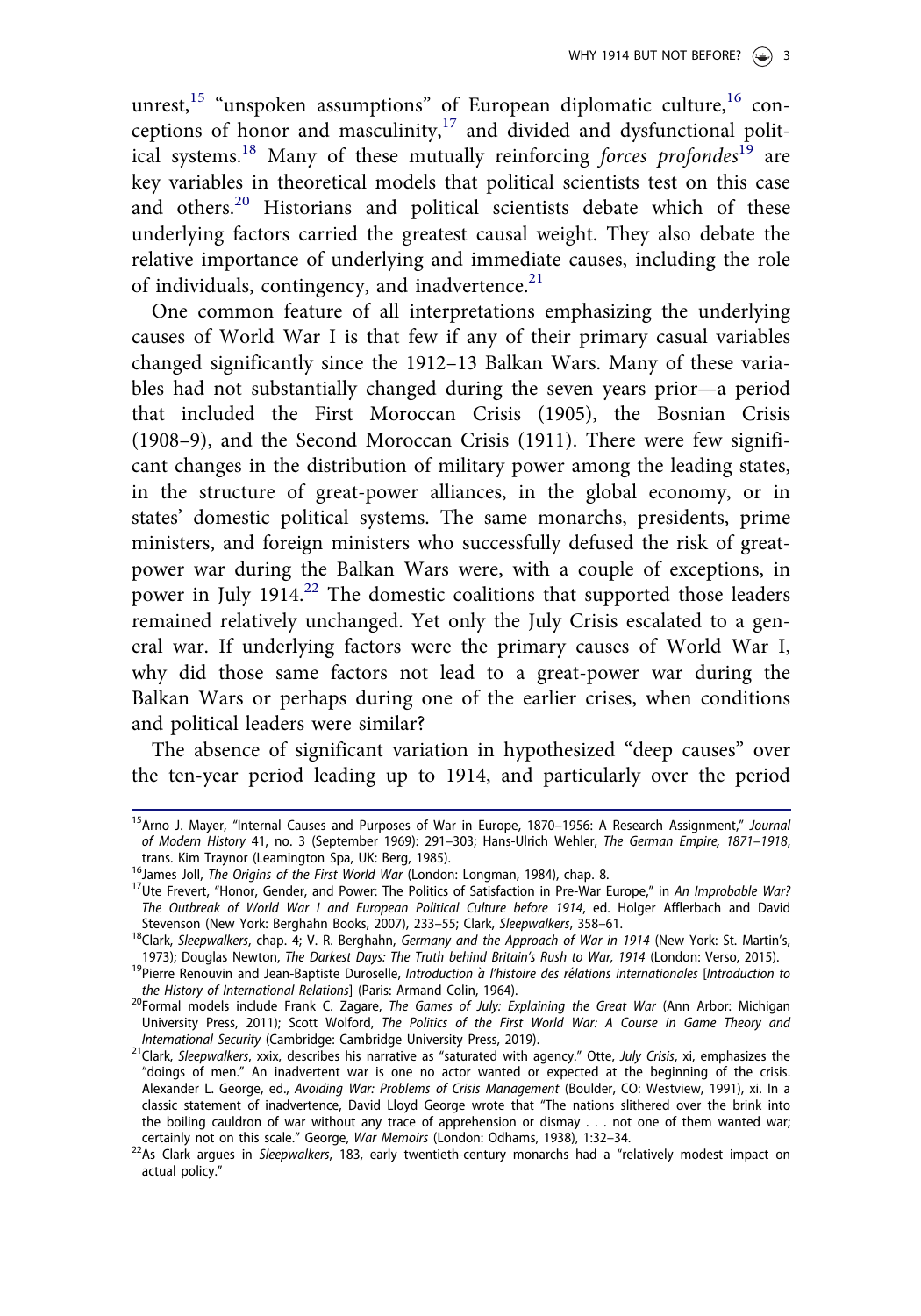between the outbreak of the Balkan Wars in October 1912 and the July Crisis, is a puzzle for explanations based on these variables. This puzzle prevents us from explaining variations in war and peace in the period prior to the war. It also detracts from the integrity of explanations for the outbreak of World War I itself. Any satisfactory explanation of the outbreak of a general European war in 1914 must be able to explain why the earlier crises did not escalate despite occurring under similar conditions. What was different about 1914?

Although many historians incorporate the Balkan Wars into their narratives of World War I, and in the process explain how earlier outcomes altered underlying conditions and leaders' perceptions, few, if any, engage in the kind of systematic comparisons that might satisfy political scientists.<sup>23</sup> International relations scholars, though trained to think comparatively, rarely undertake these kinds of studies. International relations scholars include the World War I case in some comparative studies, but these are generally cross-sectional rather than longitudinal, juxtaposing the 1914 case against other historical cases but rarely against the immediate pre-1914 crises. $24$ 

We aim to take an important step toward answering the why-1914-butnot-before question by highlighting the puzzle, identifying a small number of key causal variables that changed from earlier crises to the July Crisis, explaining those changes, and demonstrating their impact on the outcome. We limit our comparison to the Balkan crises of 1912–13 and the July Crisis for several reasons. First, the greater temporal proximity maximizes the number of causal variables that remained constant over the two sets of cases, facilitating a focus on what changed and fitting the logic of a "most similar case" design.<sup>25</sup> Second, the Balkan Wars had a higher probability of escalating to a great-power war than did the earlier crises.<sup>26</sup> Third, the lessons decision makers drew from the crises of 1912–13 significantly shaped their judgments and decisions in 1914.

After a theoretical discussion of possible relationships between underlying and immediate variables, we provide a summary of the Balkan Wars and the issues that triggered several great-power crises. We briefly survey

<sup>23</sup>Fay, *Origins of the World War*, vol. 1; Luigi Albertini, *The Origins of the War of 1914*, 3 vols., trans. Isabella M. Massey (Westport, CT: Greenwood, 1952–57); Strachan, *First World War*, vol. 1; Annika Mombauer, *Helmuth von Moltke and the Origins of the First World War* (Cambridge: Cambridge University Press, 2001); Clark, *Sleepwalkers*; Jorn Leonhard, € *Pandora*'*s Box: A History of the First World War*, trans. Patrick Camiller (Cambridge, MA: Belknap Press of Harvard University Press, 2018).

<sup>24</sup>Ole R. Holsti, *Crisis, Escalation, War* (Montreal: McGill-Queen's University Press, 1972); Snyder, *Myths of Empire*; Timothy W. Crawford, *Pivotal Deterrence: Third-Party Statecraft and the Pursuit of Peace* (Ithaca, NY: Cornell University Press, 2003).

<sup>25</sup>Alexander L. George, and Andrew Bennett, *Case Studies and Theory Development in the Social Sciences*

<sup>(</sup>Cambridge, MA: MIT Press, 2005); Jack S. Levy, "Case Studies: Types, Designs, and Logics of Inference," *Conflict Management and Peace Science* 25, no. 1 (Spring 2008): 1–18, esp. 10.

<sup>26</sup>In 1908–9 Russia was unprepared for war. In 1912 Russian and Austro-Hungarian mobilizations created enormous risks.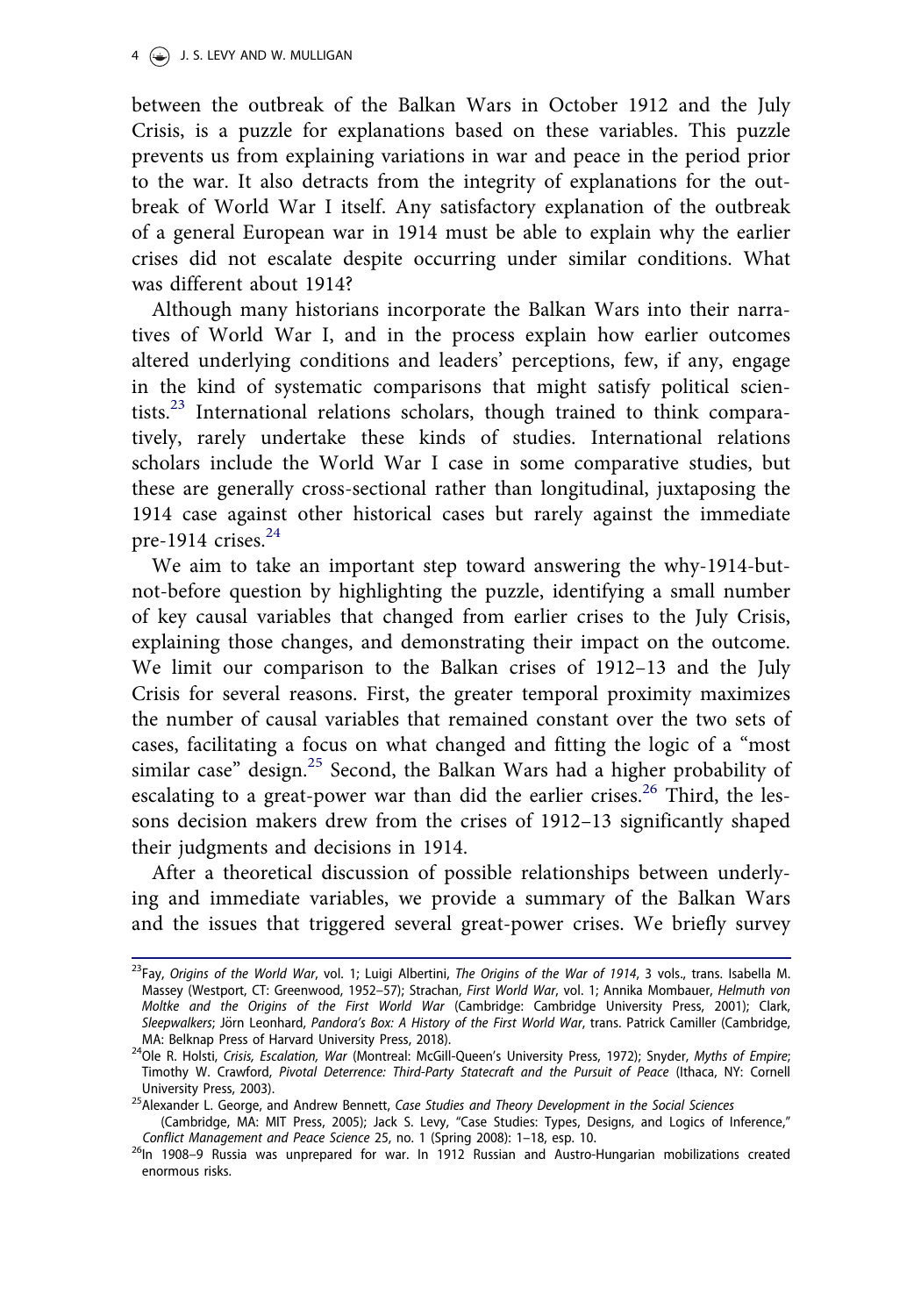historiographical and international relations studies that directly or indirectly engage the why-1914-but-not-before question.<sup>27</sup> We strengthen standard realist explanations based on shifting power and rigid European alliances by incorporating the impact of the Balkan regional system on the European great-power system, with changing power distributions and alliances in the Balkans significantly exacerbating the security dilemmas Austria-Hungary and Germany faced and shortening leaders' time horizons. We also highlight reputational interests. We argue, however, that this more nuanced realist explanation cannot adequately explain the outbreak of war in 1914. One must go beyond power and alliances to incorporate changes in key personnel, particularly the assassination of the archduke, and its impact on decision-making processes. We argue that without the assassination, which eliminated the leading and most powerful advocate for peace in Vienna, it is unlikely, though not impossible, that war would have occurred, at least in 1914.

Our primary aim is to explain the historical puzzle of why the July Crisis but not earlier crises erupted into a great-power war, not to develop new theory. We make no claim that our interpretive argument is generalizable to all crises. However, we believe our arguments about the need for a more nuanced conception of power and alliances, the interaction of regional and great-power systems, and the interaction of underlying and immediate variables carry important theoretical implications that are generalizable. We also believe the why-now-but-not-before question is itself generalizable, as the analysis of many wars' causes could benefit from longitudinal comparisons with temporally proximate crises. Finally, World War I has had a disproportionate role in the development and illustration of many of our leading theories of international conflict. It is important that we get it right, or at least eliminate or refine inadequate explanations. Although we do not explicitly test our argument against all leading explanations of World War I, our central argument is that explanations based solely or largely on underlying structural, social, and cultural variables that did not change significantly since 1912 are unviable. We also engage other explanations throughout the article through comparisons and with references to the historiography of the war.

## Interactions between Underlying and Immediate Variables

Our argument that many key structural and social forces remained unchanged from the earlier crises to the July Crisis does not imply that

<sup>&</sup>lt;sup>27</sup>We raise the issue ourselves in Jack S. Levy and John A. Vasquez, "Introduction: Historians, Political Scientists, and the Causes of the First World War," in Levy and Vasquez, *Outbreak of the First World War*, 3–29, esp. 8; and William Mulligan, *The Origins of the First World War*, 2nd ed. (Cambridge: Cambridge University Press, 2017), 211.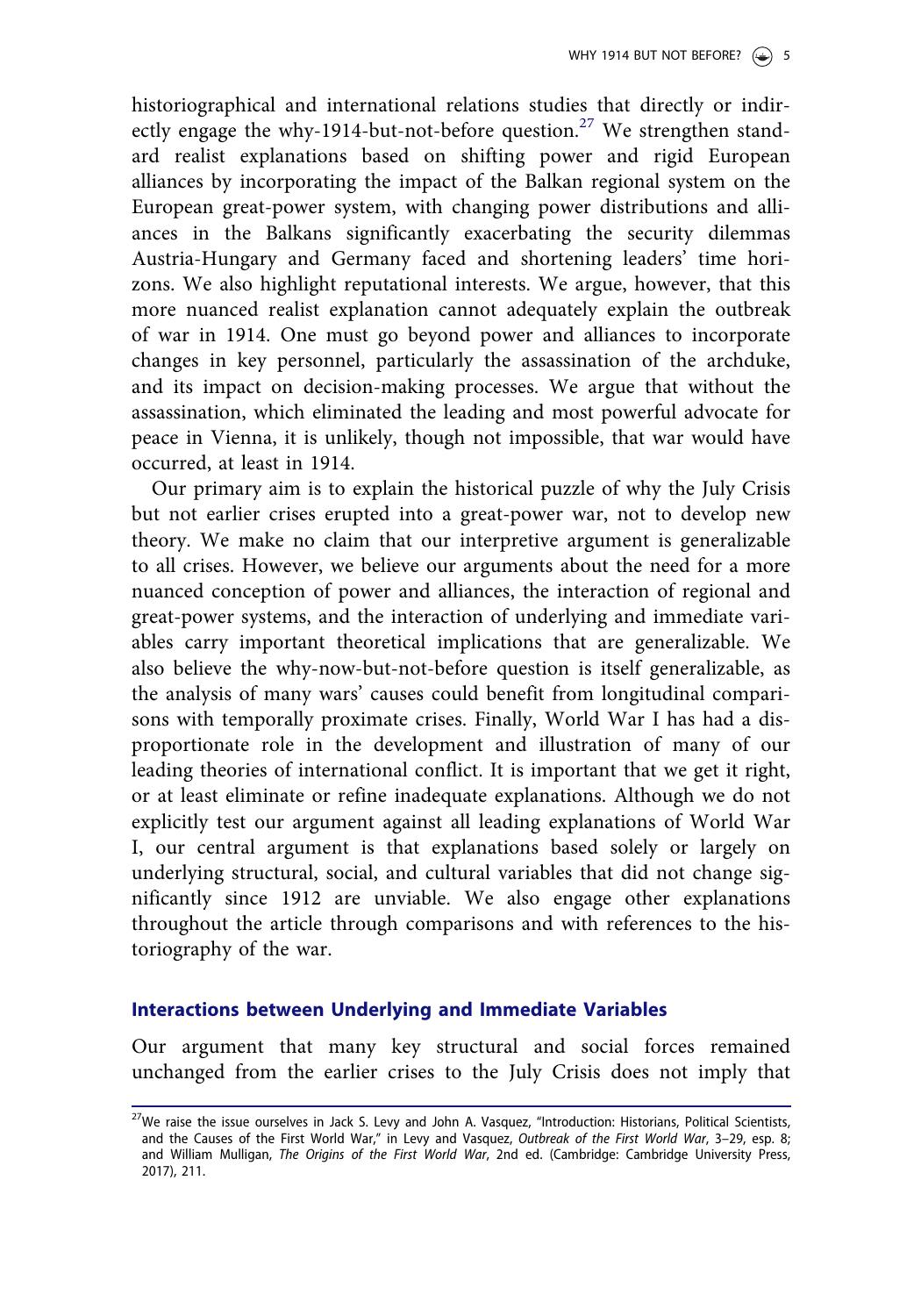these variables were unimportant causes of World War I, only that scholars often underspecify their causal effects. There are several ways that relatively unchanging forces profondes might have contributed to the Great War. The most obvious possibility is that they interacted with other causal factors that varied between earlier crises and the July Crisis. Some combination of underlying causes may have created a powder keg (or window of opportunity) that required a spark (or catalyst) to ignite.<sup>28</sup> Richard Ned Lebow, for example, identifies three interacting causal chains in the period leading up to 1914 and describes them as "dry kindling waiting for a spark," which the assassination provided.<sup>29</sup> In this model, the underlying variables (usually structural) are necessary but not sufficient for war, the spark was necessary (but presumably not by itself sufficient), and the powder keg and the spark were jointly sufficient for war.

Though the powder keg and spark are each necessary conditions for war in powder-keg models, it is important to note that these explanations do not always give equal causal weight to structure and spark. William R. Thompson, for example, accepts the metaphor of kindling and spark but minimizes the causal importance of the latter by arguing that sparks are like streetcars because they frequently appear, even if a prior one is missed.<sup>30</sup> Without the assassination, another spark would have arisen to light the structurally induced powder keg, which carries most of the causal weight. Historians make similar arguments. F. H. Hinsley contends that "if the Sarajevo crisis had not precipitated a particular great war, some other crisis would have precipitated a great war at no distant date. This other war would have been essentially the same war as that which in fact broke out." 31

This implicit model of causation suggests the powder keg remained constant throughout the several crises, and what changed was the emergence of a spark. Realist interpretations acknowledge some changes in the powder keg with the growing power of Russia but generally neglect other important changes in the structure of power and alliances over the twenty months after the beginning of the Balkan Wars. We treat power and alliances as

 $^{28}$ On window-of-opportunity and powder-keg models, see Gary Goertz and Jack S. Levy, "Causal Explanation, Necessary Conditions, and Case Studies," in Goertz and Levy, *Explaining War and Peace*, 9–45, esp. 34–39.

<sup>29</sup>Richard Ned Lebow, "Contingency, Catalysts, and Nonlinear Change: The Origins of World War I," in Goertz and Levy, *Explaining War and* Peace, 95. <sup>30</sup>Thompson, "Powderkegs, Sparks and World War I." The streetcar metaphor reflects McGeorge Bundy's

response to the argument that traces US escalation in the Vietnam War to the Vietcong attack on the US military base at Pleiku: "Pleikus are like streetcars; if you miss one, another will come along shortly." Quoted in James G. Blight, Janet M. Lang, and David A. Welch, *Virtual JFK: Vietnam if Kennedy Had Lived* (Lanham, MD: Rowman & Littlefield, 2009), 171.

<sup>31</sup>F. H. Hinsley, "Introduction: The Origins of the First World War," in *Decisions for War, 1914*, ed. Keith Wilson (New York: St. Martin's, 1995), 4. Presumably, some international powder kegs are more likely than others to induce sparks and thus carry a higher prior probability of war. It is conceivable, however, that the prior probability of war is high and constant and that the spark capable of igniting it is random. This situation fits Erik Gartzke, "War Is in the Error Term," *International Organization* 53, no. 3 (Summer 1999): 567–87.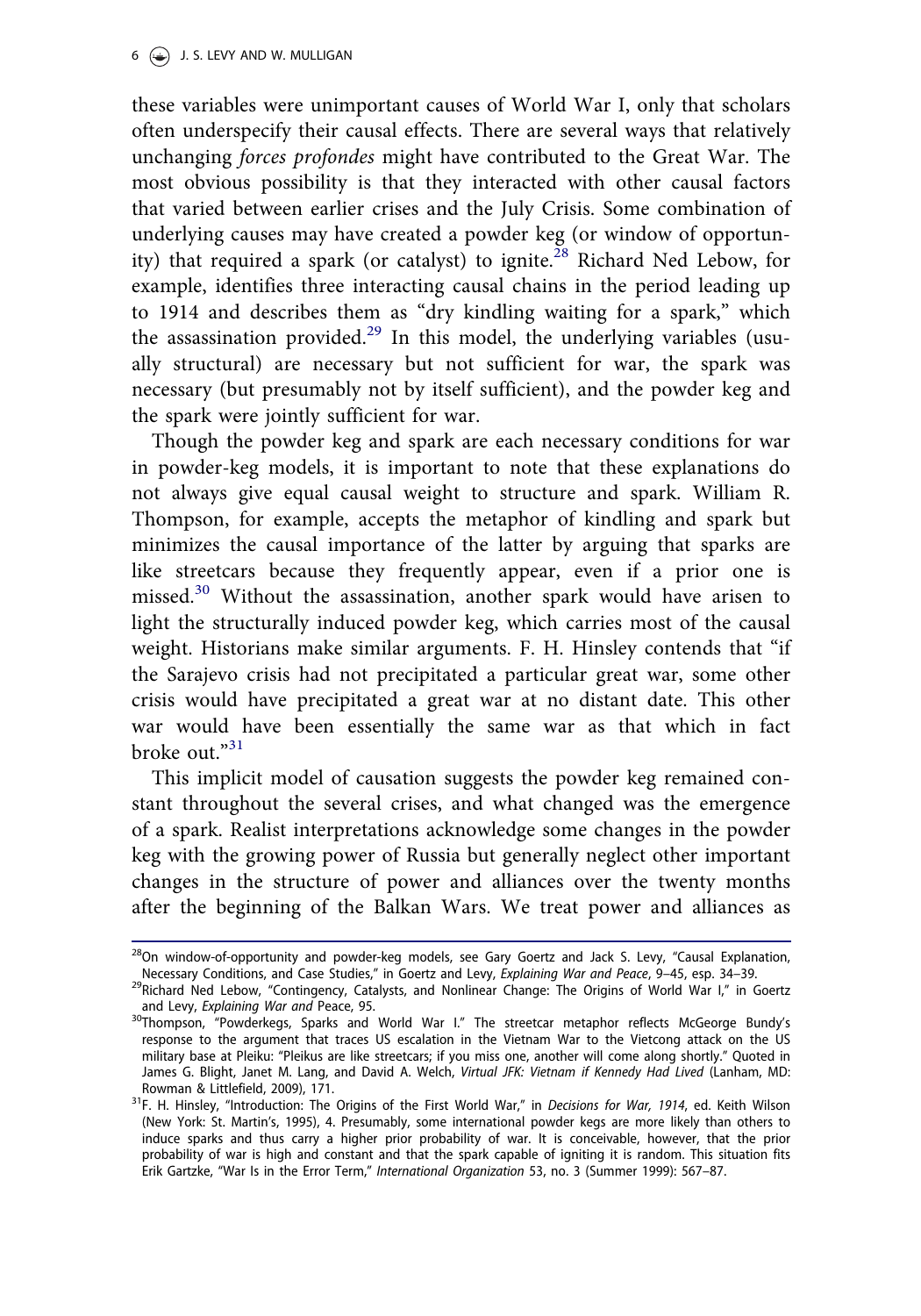multidimensional concepts, incorporating some components that remained relatively constant from crisis to crisis while other components changed, contributing significantly to the different crisis outcomes. For example, although the formal alliance structure did not change from the 1908–9 annexation crisis to the July Crisis, the conditions under which political leaders were willing to come to the aid of their allies and the confidence each state had in its ally changed dramatically. Similarly, too many studies of the impact of power or changing power on the road to war in 1914 particularly in political science—neglect the Balkan Wars' consequences. By disaggregating power and alliances, we point to shifts in power distributions and alliance relationships as key changes from the Balkan crises to the July Crisis. These changes led decision makers in Vienna and Berlin to perceive increased security threats and rapidly narrowing windows of opportunity in which to deal with them.

## Historical Background: The Balkan Wars and Great-Power Crises

If Europe before 1914 can be described as a powder keg waiting for a spark, the same is true for the Balkans in 1912. Driven by nationalist aspirations, the relatively new Balkan states were eager to incorporate their ethnic brethren still living under Ottoman rule in Europe. The catalyst was the Italo-Turkish War (1911–12), which significantly weakened the Ottoman Empire and provided the Balkan states the opportunity to expand.<sup>32</sup> In the First Balkan War (October 1912–April 1913), the Balkan League of Serbia, Montenegro, Bulgaria, and Greece seized most of the Ottoman territories in Europe save those around Constantinople. The Treaty of London ended the First Balkan War, divided Ottoman territories among the Balkan states, and established the Albanian state. Dissatisfaction with the Treaty of London led to the Second Balkan War (late June and July 1913), in which a diplomatically isolated Bulgaria was easily defeated by a combination of its former allies, the Ottoman Empire, and Romania. The Treaty of Bucharest formally ended the war in August 1913.

The Balkan Wars generated three distinct great-power crises, each of which could easily have escalated to a great-power war.<sup>33</sup> These crises centered on Serbian and Montenegrin expansions, particularly their claims to

<sup>&</sup>lt;sup>32</sup>Russian diplomacy helped overcome intra-Balkan rivalries and facilitated the formation of the Balkan League. Andrew Rossos, *Russia and the Balkans: Inter-Balkan Rivalries and Russian Foreign Policy, 1908*–*1914* (Toronto: University of Toronto Press, 1981).

<sup>33</sup>On the Balkan Wars and crises, see Ernst Christian Helmreich, *The Diplomacy of the Balkan Wars, 1912*–*13* (Cambridge, MA: Harvard University Press, 1938); Albertini, *Origins of the War of 1914*, 1: chaps. 7–8; Samuel R. Williamson Jr., *Austria-Hungary and the Origins of the First World War* (London: Macmillan, 1991), chaps. 7–8; Richard C. Hall, *The Balkan Wars, 1912*–*13: Prelude to the First World War* (London: Routledge, 2000); Dominic Lieven, *Towards the Flame: Empire, War, and the End of the Tsarist Empire* (London: Penguin, 2015), chap. 5; Andrew Thomas Park, "International Commissions, the Birth of Albania, and Sir Edward Grey's Preventive Diplomacy during the Balkan Wars, 1912–1913," *Diplomacy & Statecraft* 31, no. 1 (2020): 22–43.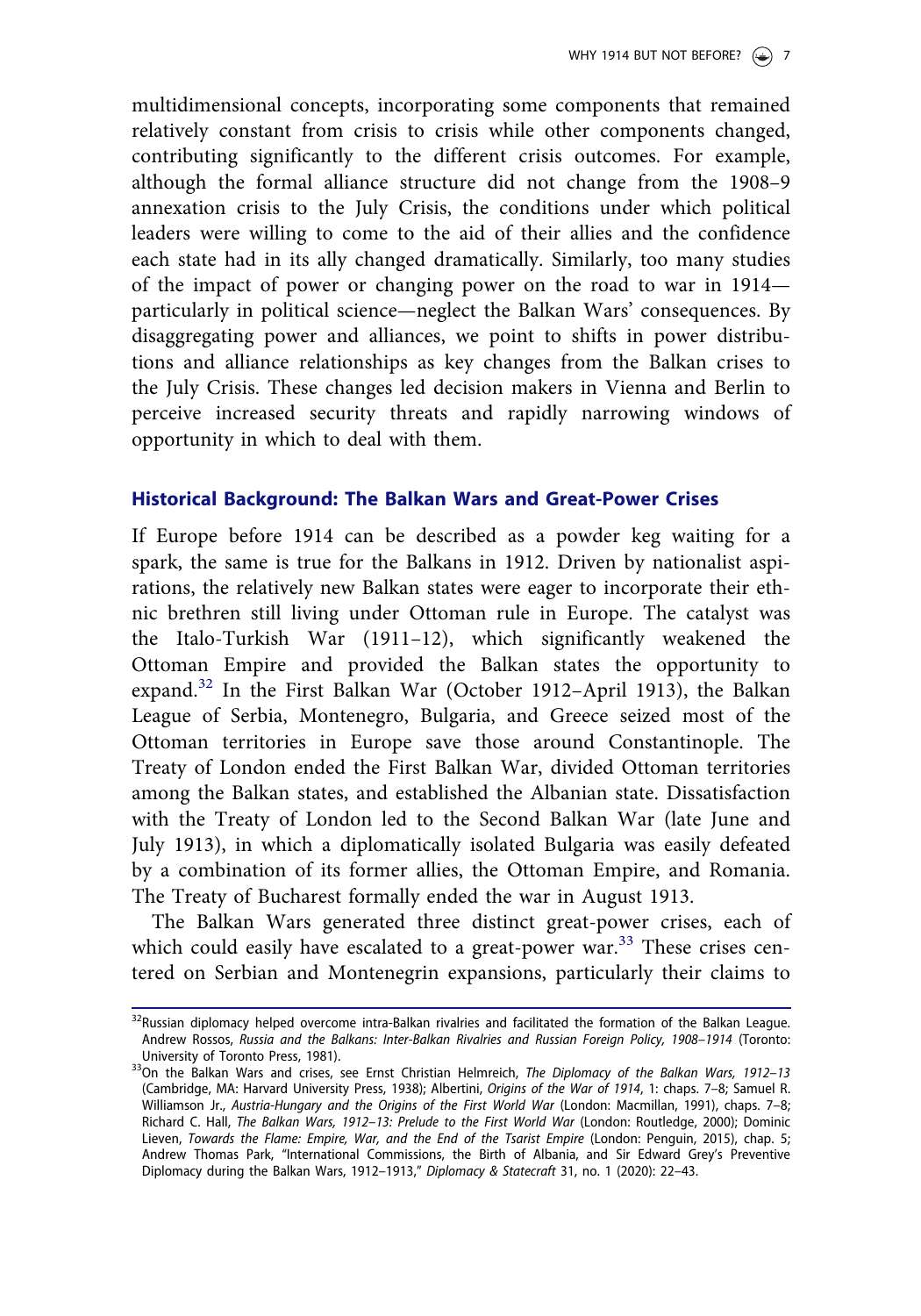territory in Albania, and Serbian demands for a port on the Adriatic. Austro-Hungarian leaders perceived the expansion of Serbia as a military threat, Serbian nationalist aims as a political threat to the integrity of the Austro-Hungarian multinational empire, and a Serbian port as an opening for the Russian navy and expanded Russian influence.<sup>34</sup> They insisted that Albania be an independent state and that Serbia be denied direct access to the Adriatic.<sup>35</sup> Russian diplomatic and potential military support for Serbia accentuated these crises' stakes. There is little doubt about the risks of escalation. Andrew Thomas Park argues that the great powers came "perilously close to war." Samuel R. Williamson Jr. argues that in each of the three Balkan crises "another day, one more event, a different argument could have tilted the decision toward war rather than hesitation and peace."<sup>36</sup>

The first and most serious crisis was the "mobilization crisis" (or "winter crisis") of November–December 1912. Russia initiated a "trial mobilization" in late September. Austria-Hungary did not respond with their own buildup until mid-November, after repeated Ottoman defeats and after the Serbian army reached the Adriatic coast. It then mobilized against both Serbia and Russia.<sup>37</sup> When the Russian military demanded a partial mobilization against Austria-Hungary, Tsar Nicholas was favorably inclined but backed down when Prime Minister Vladimir Kokovtsov, supported by Foreign Minister Sergei Sazonov, persuaded him that partial mobilization would lead to German mobilization and a likely war.<sup>38</sup> Russia then abandoned Serbia on the port issue.

Meanwhile, the Austro-Hungarian military won over the normally cautious Archduke Franz Ferdinand to a plan for military action. Conrad von Hötzendorf, sacked the previous year for his advocacy of preventive war against Italy, returned as chief of staff and pressed Emperor Franz Joseph I and Foreign Minister Leopold Berchtold for war against Serbia. After Germany provided only lukewarm support with a series of mixed signals, Berchtold, who opposed war with Russia, persuaded Franz Joseph to accept

<sup>34</sup>Alma Hannig, "Austro-Hungarian Foreign Policy and the Balkan Wars," in *The Wars before the Great War: Conflict and International Politics before the Outbreak of the First World War*, ed. Dominik Geppert, William Mulligan, and Andreas Rose (Cambridge: Cambridge University Press, 2015), 235–37.

<sup>35</sup>Williamson, *Austria-Hungary*, 124–25.

<sup>&</sup>lt;sup>36</sup>Park, "International Commissions," 23; Samuel R. Williamson Jr., "Theories of Organizational Process and Foreign Policy Outcomes," in *Diplomacy: New Approaches in History, Theory, and Policy*, ed. Paul Gordon Lauren (New York: Free Press, 1979), 143.

<sup>&</sup>lt;sup>37</sup>Austria-Hungary mobilized over 600,000 troops along its borders with Serbia and Russia. Williamson, "Theories of Organizational Process," 143; Helmreich, *Balkan Wars*, 461–62; Bruce W. Menning, "The Mobilization Crises of 1912 and 1914 in Russian Perspective: Overlooked and Neglected Linkages," in *Bid for World Power? New Research on the Outbreak of the First World War*, ed. Andreas Gestrich and Hartmut Pogge von Strandmann (Oxford: Oxford University Press, 2017), 223–62.

<sup>38</sup>Lieven, *Towards the Flame*, 264–71; David MacLaren McDonald, *United Government and Foreign Policy in Russia, 1900*–*1914* (Cambridge, MA: Harvard University Press, 1992), 183–87; Sean McMeekin, *The Russian Origins of the First World War* (Cambridge, MA: Harvard University Press, 2011), 24–25.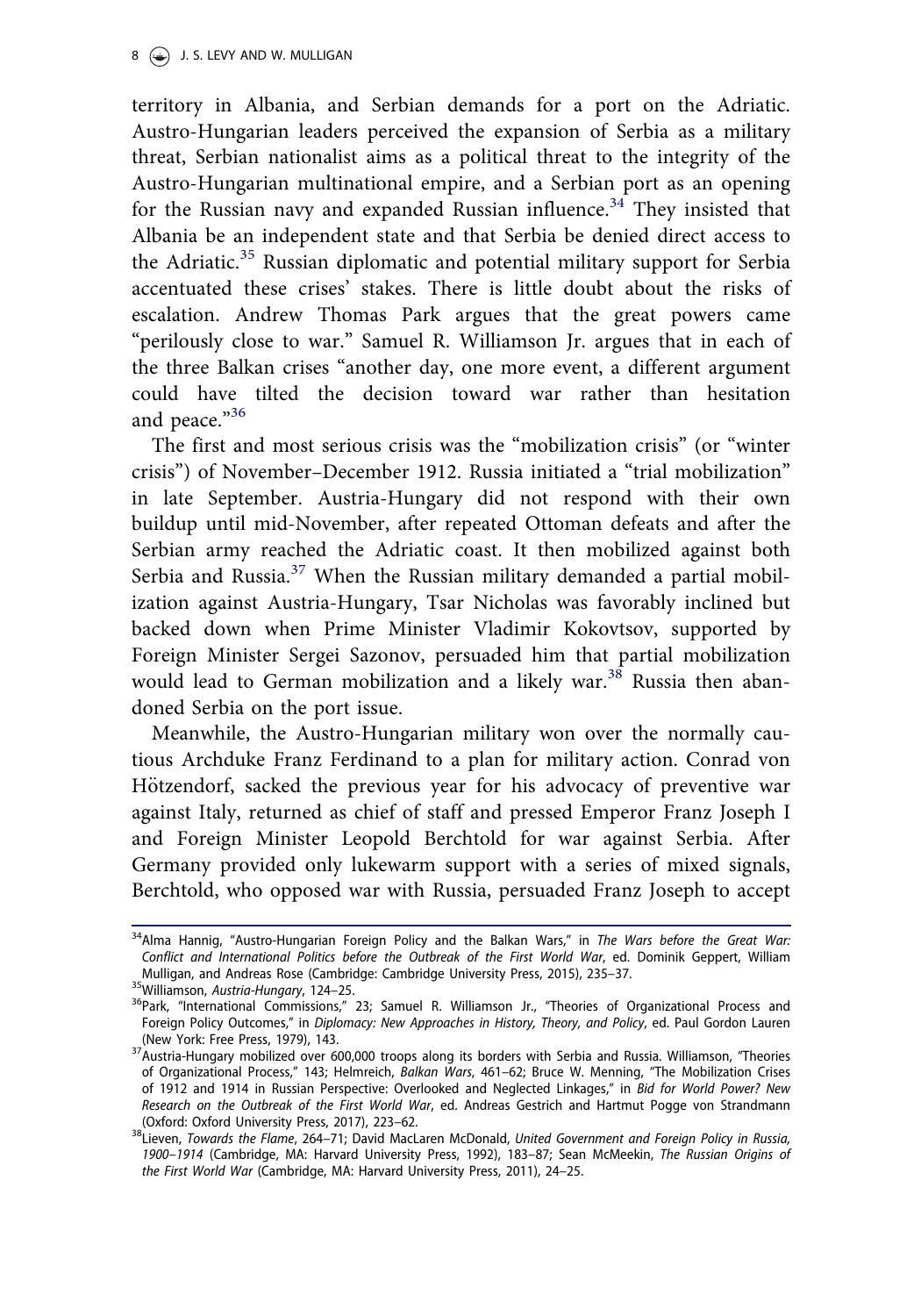British foreign secretary Edward Grey's proposal for a great-power conference. In early 1913, the Hohenlohe mission to St. Petersburg eased tensions between Austria-Hungary and Russia, allowing both sides to demobilize and draw back from militarized confrontation.<sup>39</sup>

After the near miss of a great-power war, tensions between Serbia and Austria-Hungary remained high. Two subsequent crises occurred relating to Serbian expansion into Albania and particularly to the strategic implications of Serbian access to the Adriatic. The April–May 1913 "Scutari crisis" emerged from the ongoing Montenegrin siege of the northern Albanian town of Scutari (Shkod€er), supported by Serbian forces. Austro-Hungarian pressure led to the withdrawal of Serbian but not Montenegrin forces, which captured Scutari in April. Vienna's military threats, backed by Berlin and coupled with a great-power flotilla off the Adriatic coast, forced a Montenegrin withdrawal, ending the crisis and avoiding a likely military conflict.<sup>40</sup> Another crisis emerged in October 1913 when Serbia refused to turn over territory to Albania as specified by the Treaty of London. Austria-Hungary issued an ultimatum, and Serbia, unable to secure Russian support, withdrew.

With the Balkan Wars serving as a trial run for the July Crisis, to what extent have historians and political scientists attempted to explain what was different about the latter?

# Narrative and Comparison in the Historiography and International Relations

Historians' narratives of the road to World War I invariably include discussions of earlier crises, often with attention to how international and domestic conditions changed from one crisis to the next. Historians aim to explain particular historical episodes and highlight their unique features, and part of what makes historical events unique is previous events' influence. The actors themselves are sensitive to earlier events and try to draw lessons from them, and their judgments and responses become part of the historical narrative. Historians generally set the July Crisis within a narrative, rather than comparative, framework.

Historian Paul W. Schroeder explicitly raises the why-1914-but-notbefore question. He traces the war to a systemic crisis that had been intensifying due to structural changes in the international system resulting primarily from imperial competition, the militarization of diplomacy, and the growing conception of international politics as a zero-sum game. $41$ 

<sup>39</sup>Hannig, "Austro-Hungarian Foreign Policy," 235–37; Williamson, *Austria-Hungary*, 134.

<sup>40</sup>Williamson, *Austria-Hungary*, 142.

<sup>41</sup>Paul W. Schroeder, "World War I as Galloping Gertie: A Reply to Joachim Remak," *Journal of Modern History* 44, no. 3 (September 1972): 319–45; Jost Dülffer, Martin Kröger, and Rolf-Harald Wippich, Vermiedene Kriege: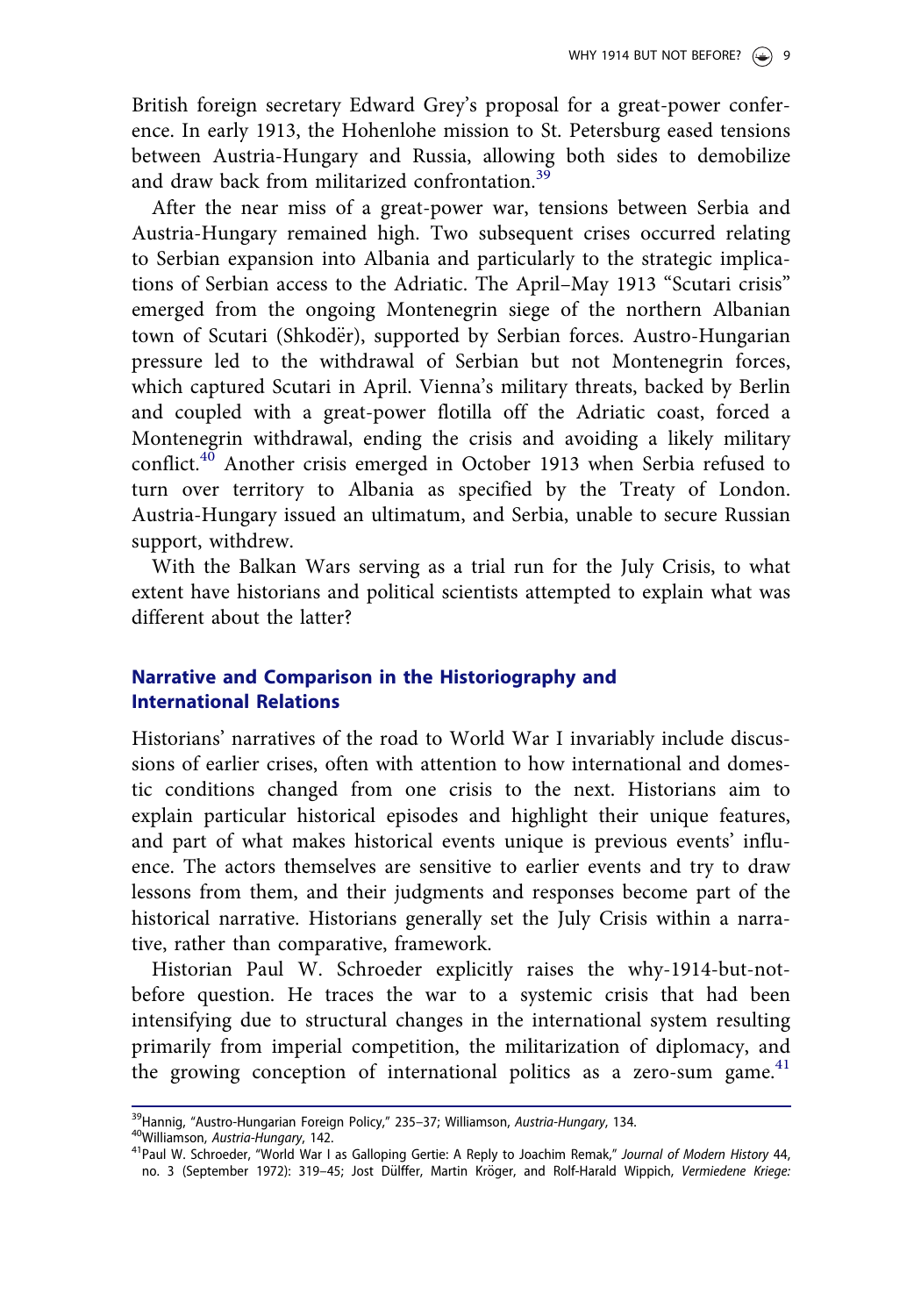Schroeder emphasizes the deterioration of Austria's position and the failure of European leaders to recognize threats to Austria's security and integrity. Austria's decline was particularly dangerous for the system because it created a window of opportunity and the temptation for Austria-Hungary, and perhaps Germany, to launch a preventive war. $42$  Schroeder argues that the system was prone to war, and that if a general war had not occurred in 1914 it would have occurred soon thereafter. This logic leads Schroeder to argue that the key question is not "Why World War I?" but "Why not?" Why was the war postponed so long? Schroeder concludes that "the wars that did not occur … [are] harder to explain that the one that did." This is an important argument, though in the end Schroeder does not provide a satisfactory answer to the question of what was different in  $1914<sup>43</sup>$ 

Sean McMeekin agrees that structural systemic factors were necessary conditions for World War I and emphasizes that they were present during the earlier crises without leading to war.<sup>44</sup> He identifies the assassination of Archduke Franz Ferdinand as the key difference in the July Crisis and argues that in its absence it is unlikely (but not impossible) that a greatpower war would have erupted. This is a classic powder-keg explanation and a fairly common response to deterministic arguments about the origins of World War I, though most of its proponents are not as explicit as McMeekin in linking the assassination to the question of why 1914 but not before.

Political scientists have also conducted some qualitative comparisons bearing on this puzzle. Charles Lockhart examines hypotheses of crisis bargaining and crisis management over several crises (but not the Balkan crises) and concludes that crisis tactics, not structure, better explain the variation in outcomes.<sup>45</sup> Robert F. Trager analyzes the impact of signaling

43Schroeder, "World War I as Galloping Gertie," 322-23.

*<sup>41</sup> Deeskalation von Konflikten der Grossm*€*achte zwischen Krimkrieg und Erstem Weltkrieg, 1865*–*1914* [*Avoided Wars: The De-Escalation of Great-Power Conflicts between the Crimean War and World War I, 1865*–*1914*] (Munich: Oldenbourg, 1997); Neitzel, *Weltmacht oder Untergang* [*World Power or Downfall*].

<sup>42</sup>On Austria's preventive logic, see Gerhard Ritter, *The Sword and the Scepter: The Problem of Militarism in Germany*, vol. 2, *The European Powers and the Wilhelminian Empire, 1890*–*1914*, trans. Heinz Norden (Coral Gables, FL: University of Miami Press, 1970), 227–38.

<sup>&</sup>lt;sup>44</sup>After stating that "a number of long-term structural factors made the catastrophe of 1914 possible," McMeekin argues that

none of this structural background, however, is sufficient to explain what happened in 1914. Mass conscription and the arms race were not less advanced during the First Bosnian Crisis of 1908–1909 and the Balkan Wars of 1912–1913. France and Russia were just as free to determine whether or not to go to war in 1914 as in all previous years of their military alliance dating back to 1894. Austria had just as much interest in cutting Serbia down to size in 1912 and 1913 as she did in 1914; the Germans had no particular interest in the Balkans in any of these years. Russia could have found cause to go to war over Serbia—or the Straits—in 1908, 1909, 1912–1913, or the winter of 1913–1914, during the Liman von Sanders crisis. Britain, having decisively won her naval race with Germany by 1914, could easily have stayed out of this Balkan imbroglio, as she had in all previous ones.

McMeekin, *July 1914: Countdown to War* (New York: Basic, 2013), 384–85.

<sup>45</sup>Charles Lockhart, "Conflict Actions and Outcomes: Long-Term Impacts," *Journal of Conflict Resolution* 22, no. 4 (December 1978): 565–98.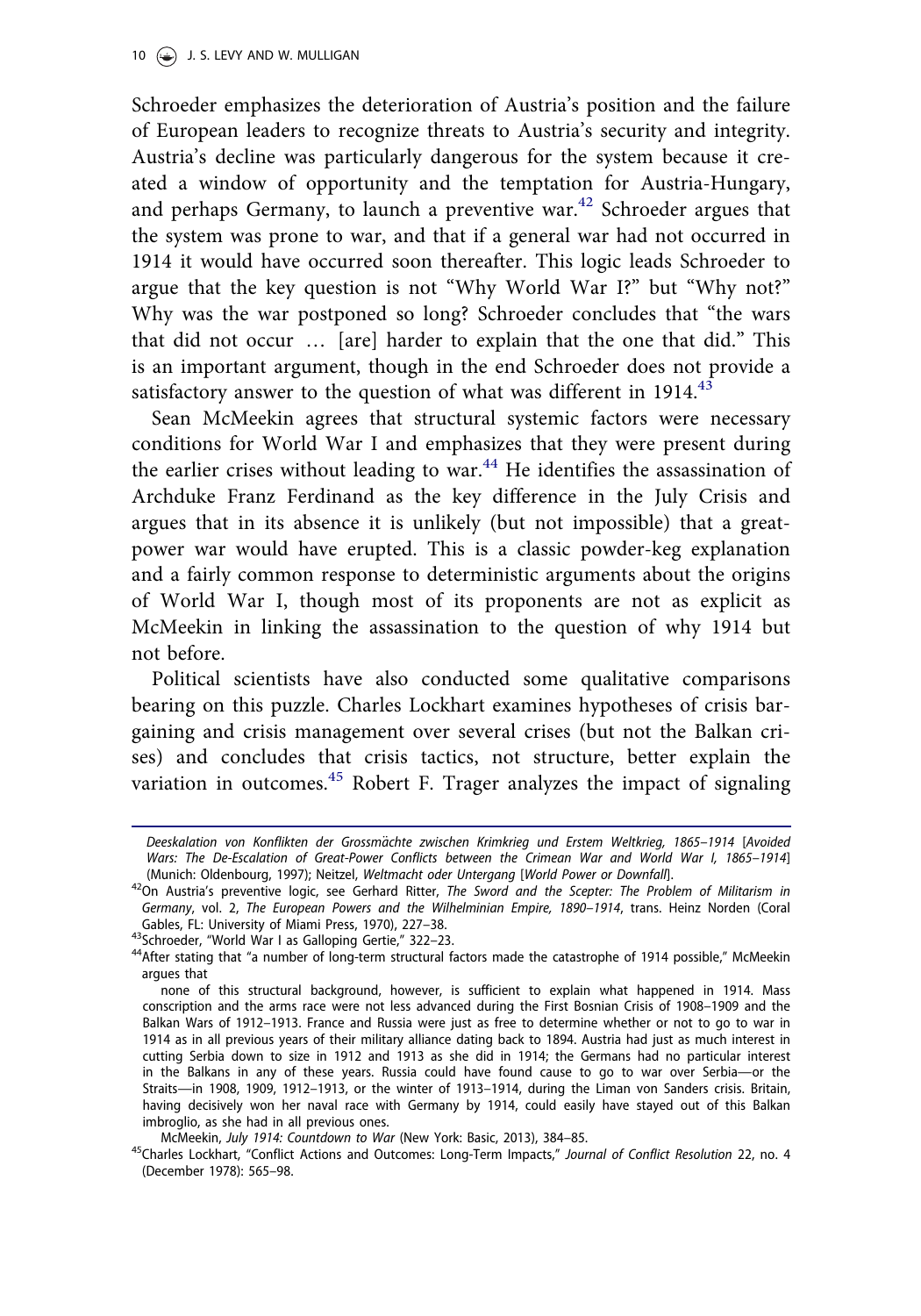and perception in the 1912 Balkan crisis on calculations in the July Crisis. He concludes that lessons of 1912 generated fears in Vienna that Germany's blank check might constitute a closing window of opportunity of support they needed for war.<sup>46</sup> Dale C. Copeland<sup>47</sup> argues that preventive logic based on Germany's fear of the rising power of Russia can explain the variation in outcomes, but that alternative explanations based on the spiral model, domestic imperatives, and the chain-ganging tendencies of alliances in multipolarity cannot do so. $48$ 

Some changes between the Balkan crisis and the July Crisis were more important than others. We begin by focusing on power and alliances but go beyond standard realist accounts by emphasizing the impact of shifts in the Balkan distribution of power and alliances on great-power security dilemmas and alliance relationships. In contrast to the common emphasis on a fixed and rigid alliance structure, we emphasize the changing confidence of great powers that their allies would support them—positive for France and Russia but negative for Austria-Hungary and Germany—along with the effects of Anglo-German détente. Closely linked to both power and alliances were reputational concerns, especially for Russia in the Balkans.<sup>49</sup> We emphasize perceptions of closing windows of opportunity for both Austria-Hungary and Germany, which in each case the Balkan Wars' outcome significantly affected. We conclude, however, that although changes in power distributions, threat perception, alliance relationships, and reputational concerns increased the likelihood of war from the Balkan crises to the July Crisis, they still fail to provide a fully adequate explanation of the outbreak of war in 1914. A more complete but still reasonably parsimonious explanation must incorporate the assassination of the archduke, which provided an important trigger and pretext for war and significantly changed the dynamics of decision making in Austria-Hungary by eliminating its leading advocate for peace.

<sup>&</sup>lt;sup>46</sup>Robert F. Trager, *Diplomacy: Communication and the Origins of International Order* (Cambridge: Cambridge University Press, 2017), chap. 7.

 $^{47}$ Dale C. Copeland, "International Relations Theory and the Three Great Puzzles of the First World War," in Levy and Vasquez, *Outbreak of the First World War*, 167–98.

<sup>48</sup>Political scientists also employ quantitative methods to examine structural change in the international or European systems in the years or decades before 1914. Thompson, "Powderkegs, Sparks and World War I," applies his model to the 1815–1913 period and finds an increase in the predicted probability of war in the late nineteenth century, but cannot explain the differences between the crises of 1912–13 and July 1914. Other studies are illuminating but fail to provide sufficiently precise measurements of key variables to capture structural changes in the European system from the earlier crises to the July Crisis. See Nazli Choucri and Robert C. North, *Nations in Conflict: National Growth and International Violence* (San Francisco: W. H. Freeman, 1975); Alan Ned Sabrosky, "From Bosnia to Sarajevo: A Comparative Discussion of Interstate Crises," *Journal of Conflict Resolution* 19, no. 1 (March 1975): 3–24; Charles F. Doran, *Systems in Crisis: New Imperatives of High Politics at Century*'*s End* (Cambridge: Cambridge University Press, 1991). John A. Vasquez et al., "The ConflictSpace of Cataclysm: The International System and the Spread of War 1914–1917," *Foreign Policy Analysis* 7, no. 2 (April 2011): 143–68, applies a social network analysis.

<sup>49</sup>Gregory D. Miller, *The Shadow of the Past: Reputation and Military Alliances before the First World War* (Ithaca, NY: Cornell University Press, 2012).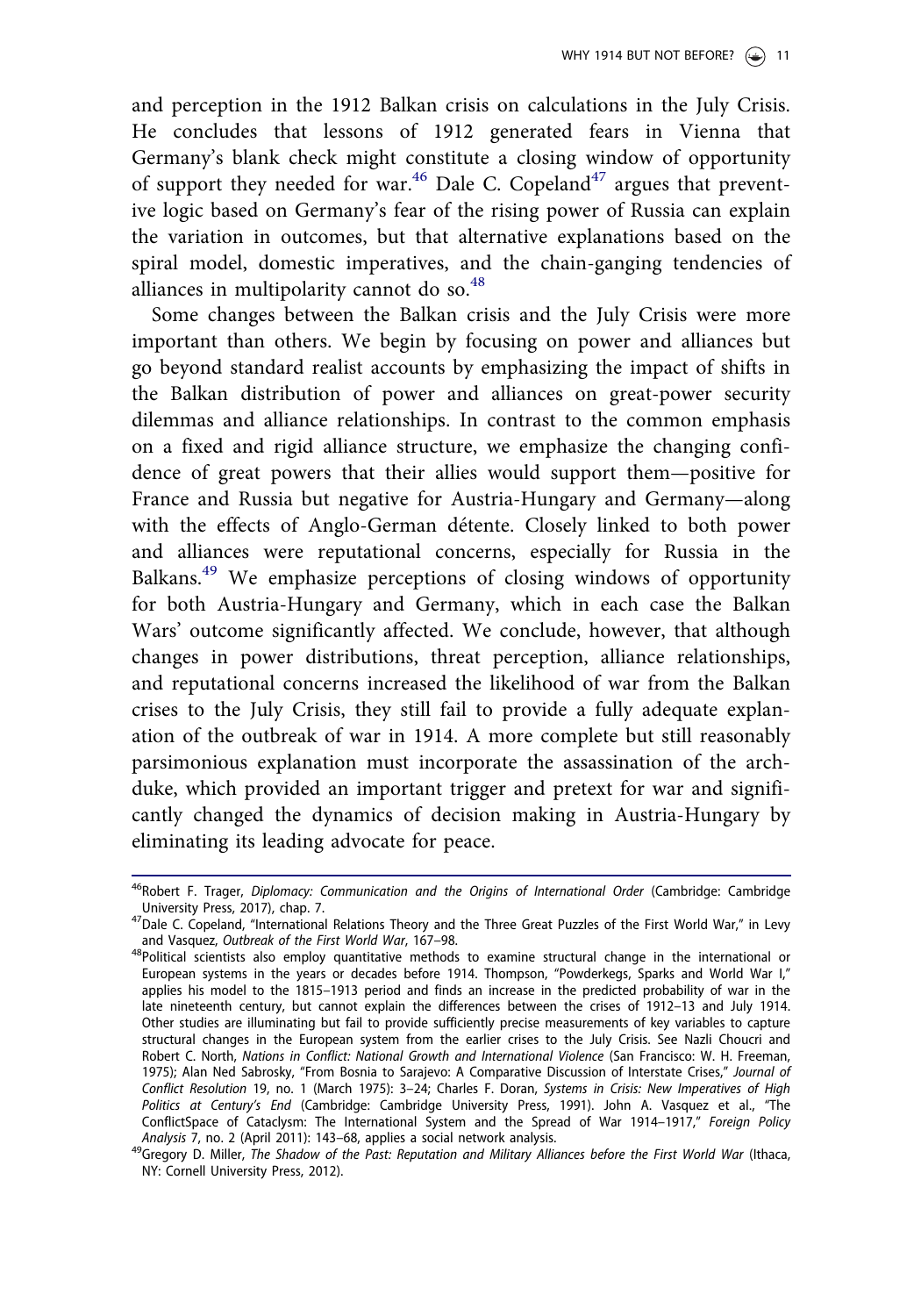12  $\left(\frac{1}{2}\right)$  J. S. LEVY AND W. MULLIGAN

Other variables changed between late 1912 and July 1914 but had a secondary causal impact. One was the increased racialization of European politics, particularly in Germany, where social Darwinism was influential.<sup>50</sup> For the kaiser, Chancellor Theobald Bethmann-Hollweg, Foreign Secretary Gottlieb von Jagow, and other German leaders with exaggerated views of a "Slav peril," Serbian expansion in the Balkan Wars compounded their fears of Germany's declining power relative to Russia.<sup>51</sup> The Balkan crises also influenced beliefs about the efficacy of the Concert of Europe in managing great-power crises. Some foreign policy elites (especially in Vienna) became increasingly pessimistic about the viability of great-power diplomacy, $52$ whereas others (especially in London) entered the July Crisis with misplaced confidence, thinking the same strategies that had worked in 1912–13 would help resolve the 1914 crisis.<sup>53</sup> A third factor was the dismissal of Kokovtsov as prime minister and chairman of the Council of Ministers in Russia. Kokovtsov strongly opposed war and had argued persuasively against mobilization in  $1912^{54}$  Other causal factors often said to be important—imperial rivalries, nationalist public opinion, economic conditions and domestic interests, constitutional arrangements, especially civil-military relations—remained relatively constant from  $1912-13$  to July 1914.<sup>55</sup>

### From the Balkan Wars to the July Crisis: What Changed?

The European great-power system was highly sensitive to the distribution of power and alliance relationships in the Balkan regional system. By radically upending the regional system, the Balkan Wars further destabilized the European system and increased great-power security concerns.

<sup>50</sup>Thomas Lindemann, *Les Doctrines Darwiniennes et la Guerre de 1914* [*Darwinian Doctrines and the War of 1914*] (Paris: Economica, 2001).

<sup>51</sup>Thomas Lindemann, *Die Macht der Perzeptionen und die Perzeptionen von Macht* [*The Power of Perceptions and the Perceptions of Power*] (Berlin: Duncker & Humblot, 2000), 141–230; Patrick Bormann, "German Foreign Policy and the Balkan Wars, 1912–1914," in Geppert, Mulligan, and Rose, *Wars before the Great War*, 249–63; Vermeiren, *First World War*, 32–44.

 $52$ This is linked to their declining trust and confidence in their German ally and to the perceived success of Vienna's coercive diplomacy in 1912–13. Williamson, Austria-Hungary, chap. 7; Günther Kronenbitter, "Austria-Hungary's Decision for War in 1914," in Gestrich and Pogge von Strandmann, *Bid for World Power?*, 155; William Mulligan, "Die Balkankriege, die Veränderung diplomatischer Normen und der Weg in den Weltkrieg" ["The Balkan Wars, the Change of Diplomatic Norms and the Path to the World War"] *Historische Zeitschrift* (forthcoming).

<sup>53</sup>Friedrich Kießling, *Gegen den* "*Großen Krieg*"*? Entspannung in den internationalen Beziehungen 1911*–*1914* [*Against the* "*Great War*"*? D*-*etente in International Relations, 1911*–*1914*] (Munich: Oldenbourg, 2002); Holger Afflerbach, "The Topos of Improbable War in Europe before 1914," in Afflerbach and Stevenson, *Improbable War?*, 161–82.

<sup>54</sup>Lieven, *Towards the Flame*, 112–15. Kokovtsov's demise led to the increasing influence of Alexander Krivoshein, who had supported mobilization in 1912.

<sup>55</sup>Given space constraints, we save a full justification of this claim for another time. On the dual impact of economic interdependence during the 1871–1914 period, facilitating great-power cooperation for most of the period but creating destabilizing conditions after 1911, see William Mulligan and Jack S. Levy, "Rethinking Power Politics in an Interdependent World, 1871–1914," *Journal of Interdisciplinary History* 49, no. 4 (Spring 2019): 611–40.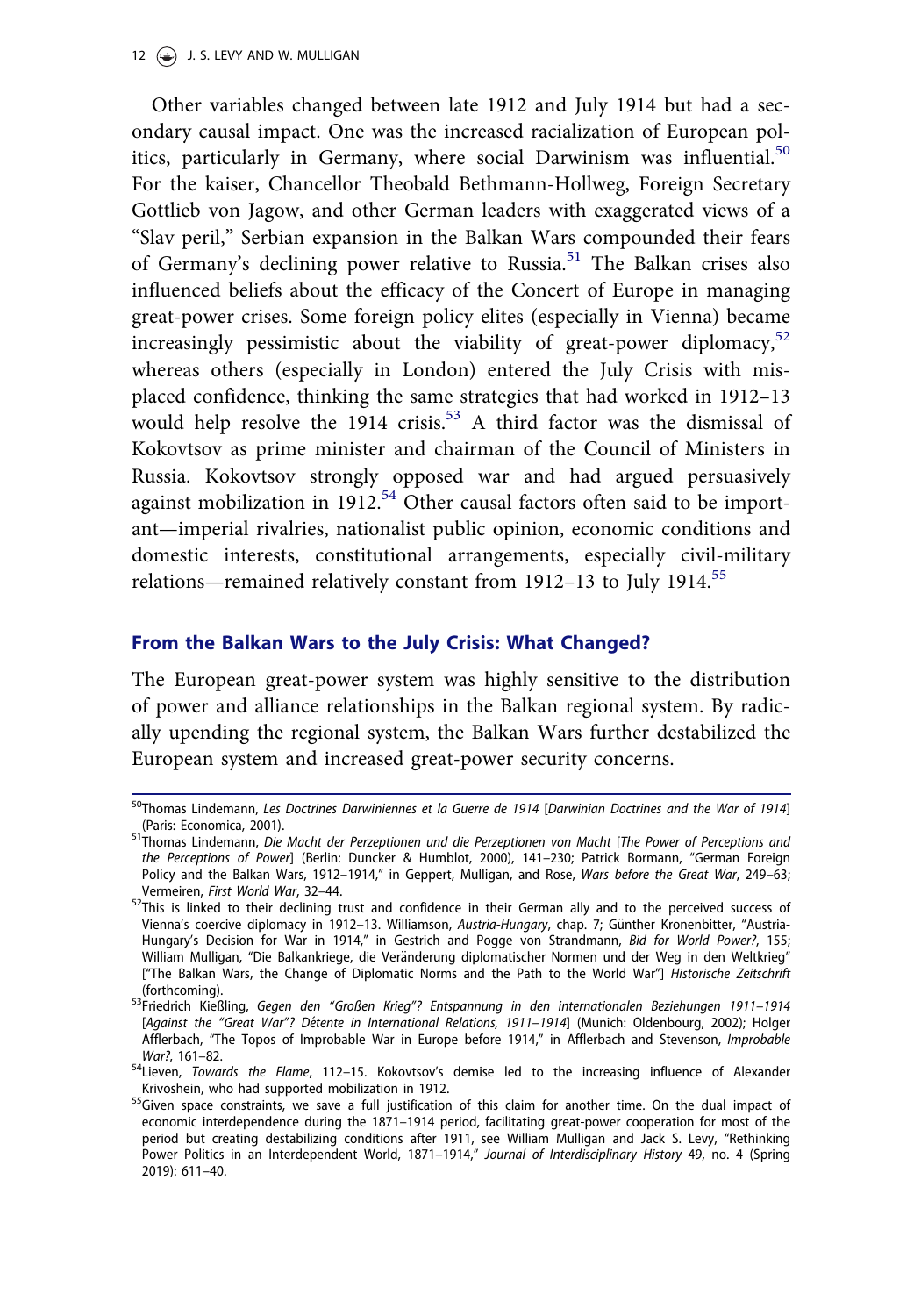#### The Balance of Power

As a result of the Balkan Wars, Serbian territory nearly doubled and its population increased by half; Serbia's army, traditionally disrespected by Vienna, demonstrated its military prowess.<sup>56</sup> With Russia prioritizing Serbia, Bulgaria shifted away from Russia toward the Triple Alliance, leaving Serbia as Russia's only partner in the Balkans. Romania's intervention against Bulgaria in the Second Balkan War raised questions about its reliability within the Alliance. Conrad estimated that Romania's neutrality would result in a loss of 400,000 men, and double that if Romania joined the Triple Entente.<sup>57</sup> The defection of Romania would also pose a threat to the Habsburg province of Transylvania, as Hungarian prime minister István Tisza repeatedly emphasized. Italy's future intentions were increasingly uncertain, the strengthening of Montenegro reinforced its Serbian ally's power facing Austria in the Balkans, and the weakening of Bulgaria undermined its role as a counter to Belgrade.<sup>58</sup> The value of the Ottoman Empire as a counterweight in the Balkans declined. In addition, Serbian expansion increased the attractiveness of Serbia to the South Slavs in the Austro-Hungarian Empire, adding an internal dimension to the growing external threat perceived by the Dual Monarchy.

These structural changes in the Balkan regional system significantly affected perceptions and calculations in Vienna, where political and military leaders anticipated the Dual Monarchy's continuing decline, both internally and externally, and saw war as a possible solution to both sets of problems.<sup>59</sup> Conrad, who had advocated preventive war against Italy in 1907 and again in 1911–12, and against Serbia in the 1908–9 annexation crisis and during the Balkan Wars, subsequently intensified his demands for preventive war in  $1914$ .<sup>60</sup> The deteriorating balance of power made political leaders, most prominently Berchtold and Franz Joseph, more receptive to his arguments.

These regional changes had important and immediately recognized implications for the Central European balance of power and for German security concerns. The increased Serbian military threat required Austria-Hungary to devote more troops to its southeastern border and to reinforce the border with Romania in any war against Serbia and Montenegro. This would divert Austrian troops away from the Russian front, significantly

<sup>&</sup>lt;sup>56</sup>Günther Kronenbitter, "The Perception of the 'Wars before the War' in Austria-Hungary," in Geppert, Mulligan, and Rose, *Wars before the Great War*, 197–99.

<sup>57</sup>Ritter, *Sword and Scepter*, 238.

<sup>58</sup>Mombauer, *Helmuth von Moltke*, 144–45.

<sup>&</sup>lt;sup>59</sup>Günther Kronenbitter, "Krieg im Frieden": Die Führung der k. u. k. Armee und die Großmachtpolitik Österreichs-*Ungarns 1906*–*1914* ["*War in Peace*"*: The Leadership of the Royal and Imperial Army and Austro-Hungary*'*s Great-Power Policy, 1906*–*1914*] (Munich: Oldenbourg, 2003).

<sup>60</sup>Ritter, *Sword and Scepter*, 227–39.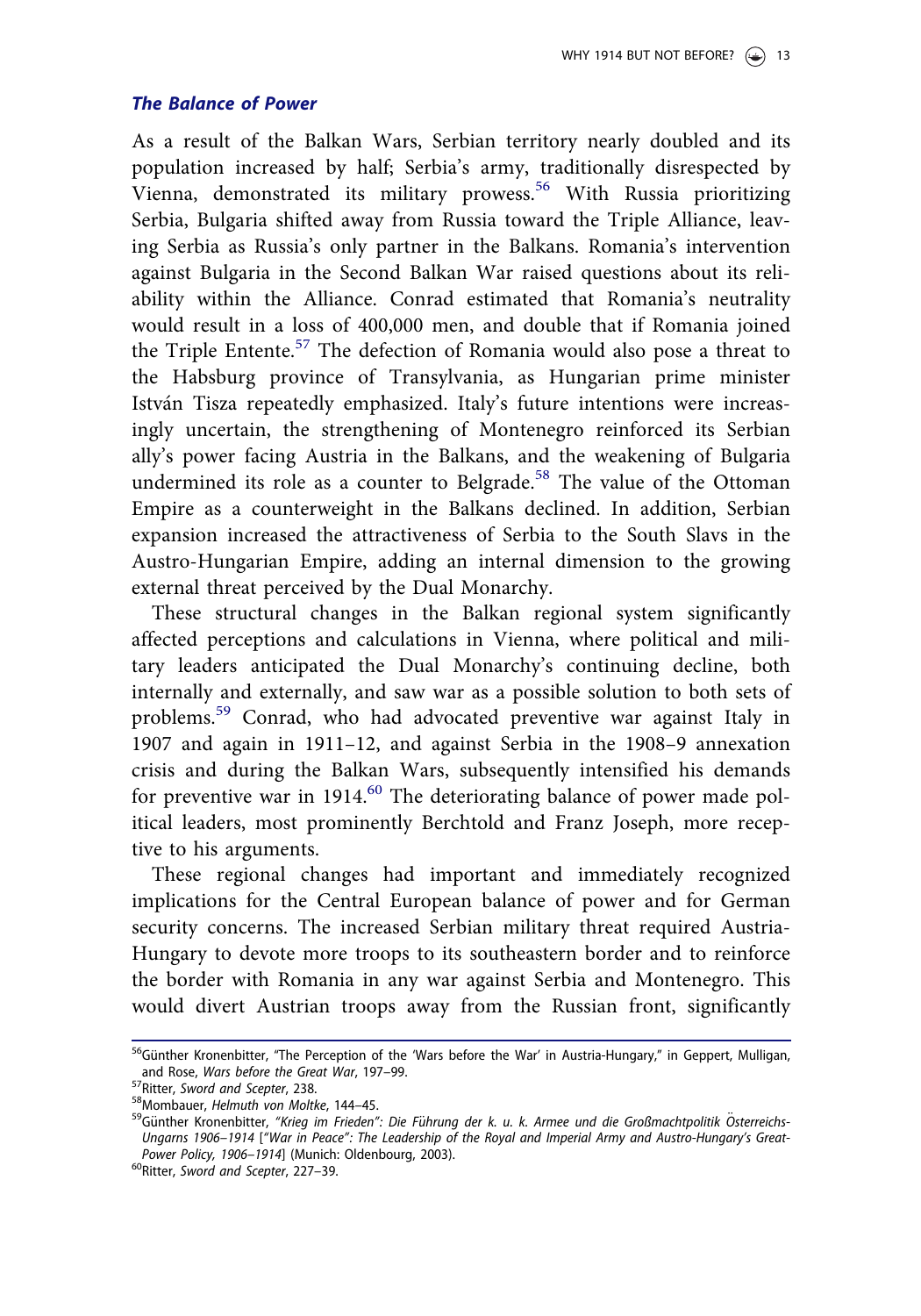reducing Austria-Hungary's ability to assist Germany in a war against Russia and leaving Germany more isolated in a two-front war against both Russia and France. The scale of these changes was substantial. German military planners calculated in late 1912—before the full extent of Serbia's gains was evident—that the collapse of Ottoman power would enable Russia to shift 317,000 troops to fight against Germany and Austria-Hungary.<sup>61</sup> The significance of this change is suggested by a comparison with the 1913 German Army Law's effects, which raised the size of the peacetime army by 117,000 infantry, 15,000 noncommissioned officers, and 4,000 officers. $62$ 

All of this had serious implications for Germany's Schlieffen Plan, which had little margin for error. $\frac{63}{10}$  The plan assumed that a slowly mobilizing Russian army would give Germany time to quickly defeat France in the west and redirect its armies to the east before the Russian "steamroller" gathered steam.<sup>64</sup> Reduced Austrian help with Russia in Galicia would heighten the direct Russian threat to Germany from the east, increasing pressure on the Schlieffen Plan to defeat France quickly before Russia fully mobilized. This significantly intensified Germany's security dilemma and shortened its time horizons, especially in the context of the ongoing growth in Russian power.

Russia's military and economic strength grew enormously after its low point in 1905. In terms of peacetime strength, the numerical advantage of the combined Franco-Russian armies over the German and Austro-Hungarian armies increased from 261,000 in 1904 to 1,000,000 in 1914. Together, Russia, France, the United Kingdom, Serbia, and Belgium could mobilize about 5.4 million troops, compared to 2.1 million for Germany and another 1.4 million for Austria-Hungary.<sup>65</sup> The combination of the rise

<sup>&</sup>lt;sup>61</sup>These calculations assumed Romania would stay close to the Triple Alliance. Romania's move toward Russia in spring 1914 would have increased this number. Denkschrift über die militärpolitische Lage und die sich aus ihr ergehenden Forderungen für weiterer Ausgestaltung der deutschen Wehrkraft vom 21. Dezember 1912 [Memorandum on the Military-Political Situation and the Resulting Demands for the Further Development of German Military Force, 21 December 1912], Bl. 4, Bundesarchiv-Militärarchiv, PH 3/445. French military leaders made similar calculations about how an Austro-Serbian war would tie down between a half and two-thirds of Austrian forces, thus freeing up Russian forces for action against Germany and reducing pressure on France. Christopher Clark, "The Balkan Inception Scenario: Serbia and the Coming of War in 1914," in Gestrich and Pogge von Strandmann, *Bid for World Power?*, 271.

<sup>62</sup>Oliver Stein, *Die deutsche Heeresr*€*ustungspolitik, 1890*–*1914: Das Milit*€*ar und der Primat der Politik* [*The German Army Armaments Policy, 1890*–*1914: The Military and the Primacy of Politics*] (Paderborn: Sch€oningh Verlag, 2007), 344–45.

<sup>&</sup>lt;sup>63</sup>Stig Förster, "Dreams and Nightmares: German Military Leadership and the Images of Future Warfare, 1871–1914," in *Anticipating Total War: The German and American Experiences, 1871*–*1914*, ed. Manfred F. Boemeke, Roger Chickering, and Stig Förster (Washington, DC: German Historical Institute, 1999), 343-76.

<sup>64</sup>Snyder, *Ideology of the Offensive*, chaps. 4–5; William C. Fuller Jr., *Strategy and Power in Russia, 1600*–*1914* (New York: Free Press, 1992), 423–33; Stevenson, *Armaments and the Coming of War*, 159–63.

<sup>65</sup>Niall Ferguson, "Public Finance and National Security: The Domestic Origins of the First World War Revisited," *Past & Present* 142 (February 1994): 147–48. For more detailed data on army and navy strength, military expenditures, and economic data, see Paul M. Kennedy, "The First World War and the International Power System," *International Security* 9, no. 1 (Summer 1984): 7–40; David Herrmann, *The Arming of Europe and the*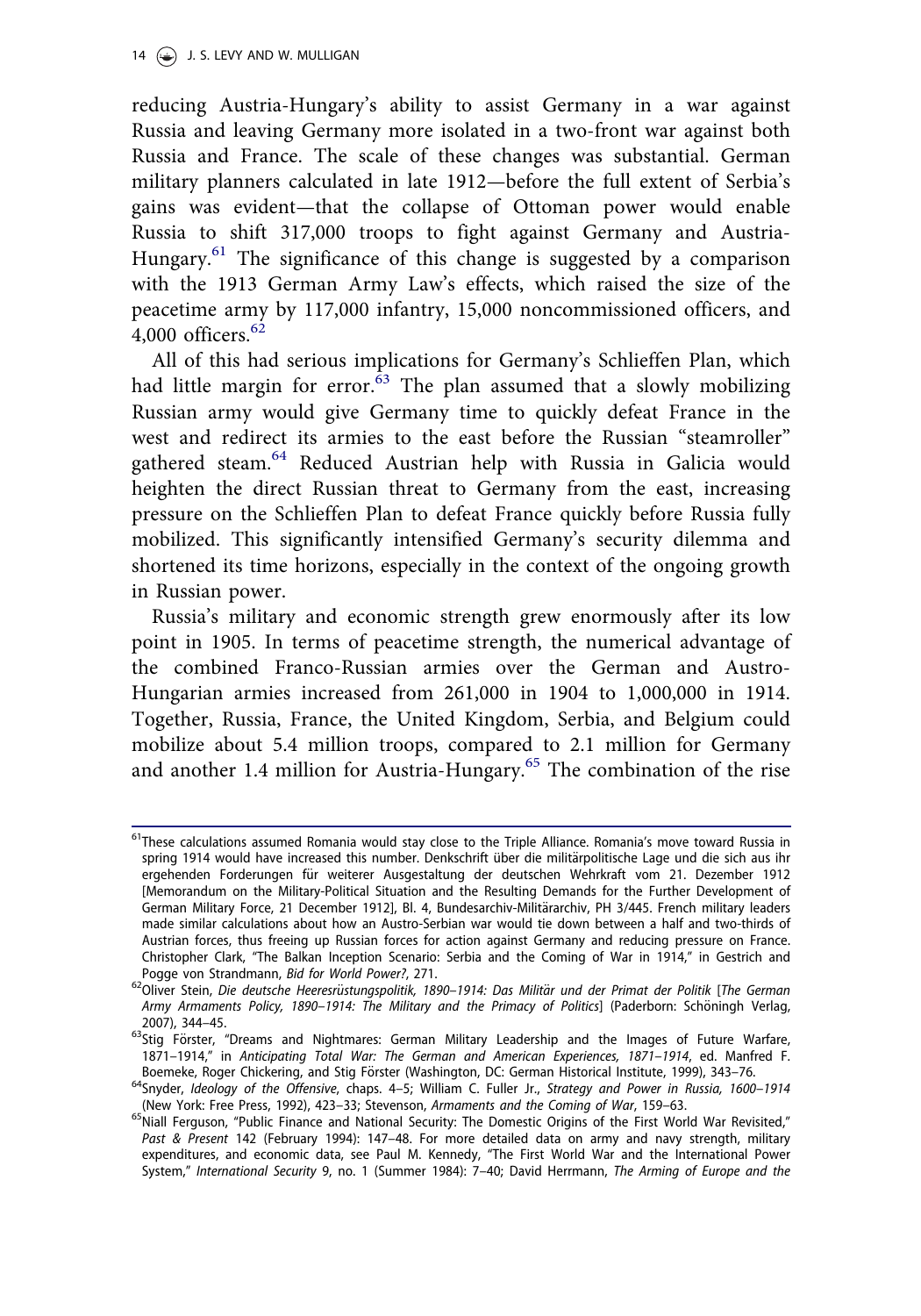of Russian power in Europe, the increasing threat to Austria-Hungary in the Balkans, and the Schlieffen Plan's needs led to the German Army Law of April 1913. This was the largest peacetime increase in German history, though only 40 percent of what Helmuth von Moltke requested.<sup>66</sup> The German law was a major motivation for France's three-year service law, passed in August 1913, further accelerating the arms race. $67$ 

Of particular concern to Moltke, the German General Staff, and many civilian leaders was Russia's Great Programme of army reform, passed by the Duma in June 1914. This called for a 40 percent increase in Russia's army size and substantial increases in artillery by 1917.<sup>68</sup> In addition, the expansion of Russian strategic railway system in Poland, initiated in 1913 and supported by French loans, would accelerate Russian mobilization. This further eroded the assumptions upon which the Schlieffen Plan was based and shortened the time horizons of German military and political leaders. They feared that by 1917 the German army would no longer be able to defeat Russian and French armies in a two-front war.<sup>69</sup> The impending military threat to Germany was much more serious than in the earlier Balkan crises. The result was to increase pressure for a strategy of preventive war based on better-now-than-later logic.<sup>70</sup> Many political, and most military, leaders in Berlin shared this view. $71$ 

*<sup>65</sup> Making of the First World War* (Princeton, NJ: Princeton University Press, 1996), appendices; Stevenson, *Armaments and the Coming of War*, 1–8.

<sup>66</sup>Herrmann, *Arming of Europe*, 190–91; Mombauer, *Helmuth von Moltke*, 174.

<sup>&</sup>lt;sup>67</sup>The German bill called for immediate increases in both manpower and weaponry, whereas planned French increases involved only manpower and would be delayed until 1915–16 (large military equipment was added in a July 1914 bill). This magnified Germany's temporary window of opportunity. Stevenson, *Armaments and the Coming of War*, 304–15.

<sup>68</sup>D. C. B. Lieven, *Russia and the Origins of the First World War* (New York: St. Martin's Press, 1983), 111; Fuller, *Strategy and Power in Russia*, 437.

<sup>&</sup>lt;sup>69</sup>Russian increases were real, but German leaders' exaggeration of Russian strength compounded their fears. William C. Wohlforth, "The Perception of Power: Russia in the Pre-1914 Balance," *World Politics* 39, no. 3 (April 1987): 353–81.

<sup>70</sup>Fischer, *Germany*'*s Aims*; Copeland, *Origins of Major Wars*, chaps. 3–4; Levy, "Preventive Logic." Pressures for preventive war had been present in Germany throughout the decade before 1914, but its proponents among the General Staff had few allies among political leaders. Otto von Bismarck's aversion to preventive war went back to the 1870s and 1880s. Critics could always argue that the threat was a distant one, that there was time for alternative remedies to Germany's security dilemma. That counterargument was much less viable in 1914. On the decline of earlier normative restraints on war, and on later perceptions of missed opportunities for preventive war in 1904–6 by Bethmann-Hollweg and by Alfred von Schlieffen, see William Mulligan, "Restraints on Preventive War before 1914," in Levy and Vasquez, *Outbreak of the First World War*, 115–38.

<sup>71</sup>Attributing preventive logic to Moltke but not to the kaiser, with Bethmann-Hollweg in the middle, is John A. Vasquez, "Was the First World War a Preventive War? Concepts, Criteria, and Evidence," in Levy and Vasquez, *Outbreak of the First World War*, 208–17. Annika Mombauer argues that Moltke did not begin to think seriously about preventive war until after the German army bill in 1913. See Mombauer, *Helmuth von Moltke*, 108. Noting Moltke's vacillation and giving more weight to Bethmann-Hollweg is Stig Förster, "Russian Horses: The New German Army Leadership and the July Crisis of 1914," in Gestrich and Pogge von Strandmann, *Bid for World Power?*, 127–48. Bethmann-Hollweg worried in early July 1914 that "the future belongs to Russia," and that "after the completion of their strategic railroads in Poland our position [will be] untenable." In 1918 he conceded, "Lord yes, in a certain sense it was a preventive war." Quoted in Konrad H. Jarausch, "The Illusion of Limited War: Chancellor Bethmann Hollweg's Calculated Risk, July 1914," *Central European History* 2, no. 1 (March 1969): 57, 48.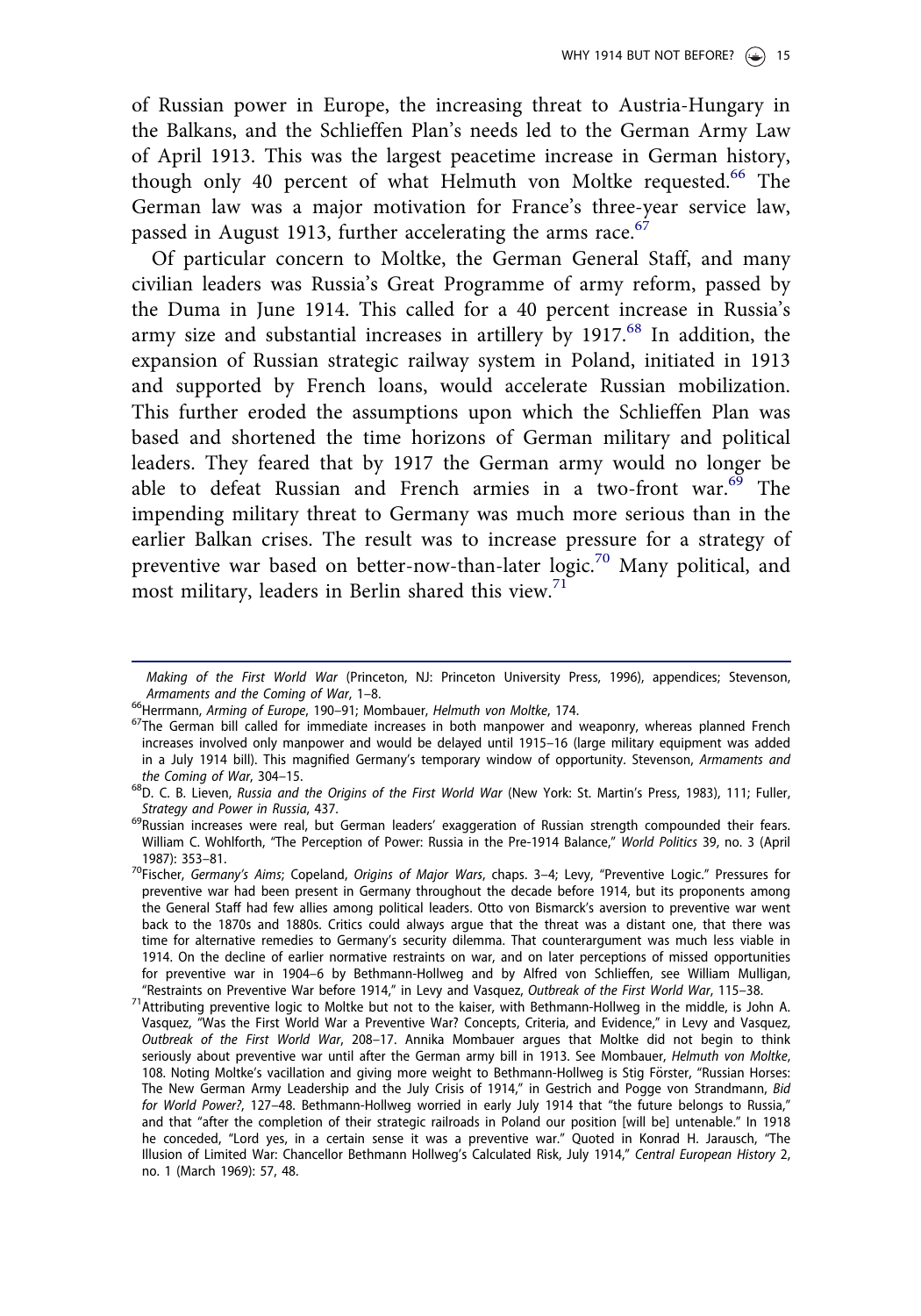Growing concerns among the German military and some political leaders that Germany would not be able to keep pace with Russia in an arms race reinforced its preventive logic. That belief was based on Russia's demographic and economic advantages, the relative absence of internal fiscal constraints on Russian armaments, generous French loans to Russia, and serious economic, institutional, and political limits on the German Reich's ability to tax or borrow.<sup>72</sup> Niall Ferguson concludes that "the decisive factor" in 1914 which pushed the German Reich over the brink into war was the conviction of both military and civilian leaders that Germany could not win the arms race against its continental neighbors."<sup>73</sup> By 29 July this preventive logic was reinforced by preemptive pressures to seize first-mover advantages arising from Russia's "period preparatory to war" (25 July), Belgium's defensive measures on 29 July, and Russia's partial and then general mobilization (29–30 July).<sup>74</sup>

Closely linked to the Balkan Wars' consequences for the balance of power in the Balkans and in Central Europe were reputational interests, which are tied to future power and influence.<sup>75</sup> Concerns about reputation for resolve played a significant role in the decision making of many of the leading European states in the July Crisis, largely due to their behavior and its perceived effects in the earlier crises. As Williamson argues with respect to Austria-Hungary, "Prestige politics, that most dangerous and self-fulfilling of all diplomatic pursuits, had replaced interest politics." 76

Reputational concerns were even greater in St. Petersburg. Russia had suffered a humiliating defeat in the Russo-Japanese War of 1904–5 and was then outmaneuvered and humiliated by Austria-Hungary in the Bosnian Crisis of 1908–9. Although the Balkan Wars as a whole produced a favorable outcome for Russia, Russian leaders perceived that they had made substantial concessions to Austria-Hungary in the winter crisis of 1912–13 while receiving only modest concessions from Vienna. They had also failed to support Serbia's demand for an Adriatic port. The disjunction between the expected gains and the perceived outcome of the Balkan Wars

<sup>72</sup>Jennifer Siegel, *For Peace and Money: French and British Finance in the Service of Tsars and Commissars* (Oxford: Oxford University Press, 2014); David Stevenson, "War by Timetable? The Railway Race before 1914," *Past & Present* 162 (February 1999): 187; Patrick J. McDonald, *The Invisible Hand of Peace: Capitalism, The War Machine, and International Relations Theory* (Cambridge: Cambridge University Press, 2009), chap. 7; Levy, "Preventive Logic," 152–56; Adam Tooze and Ted Fertik, "The World Economy and the Great War," *Geschichte und Gesellschaft* 40 (April–June 2014): 214–38, esp. 218–19.

<sup>&</sup>lt;sup>73</sup>Ferguson, "Public Finance," 143.

<sup>74</sup>Ulrich Trumpener, "War Premeditated? German Intelligence Operations in July 1914," *Central European History* 9, no. 1 (March 1976): 58–85. On the distinction between preventive and preemptive logic, and on the transition in German emphasis from the former to the latter late in the July Crisis, see Levy, "Preventive Logic," 141–42, 156–59.

 $75A$  reputation is a "belief about a trait or behavioral tendency of an actor, based on that actor's past behavior." A reputation for resolve refers to a "reputation for not backing down in a certain class of disputes." Allan Dafoe, Jonathan Renshon, and Paul Huth, "Reputation and Status as Motives for War," *Annual Review of Political Science* 17 (2014): 372.

<sup>76</sup>Williamson, *Austria-Hungary*, 155.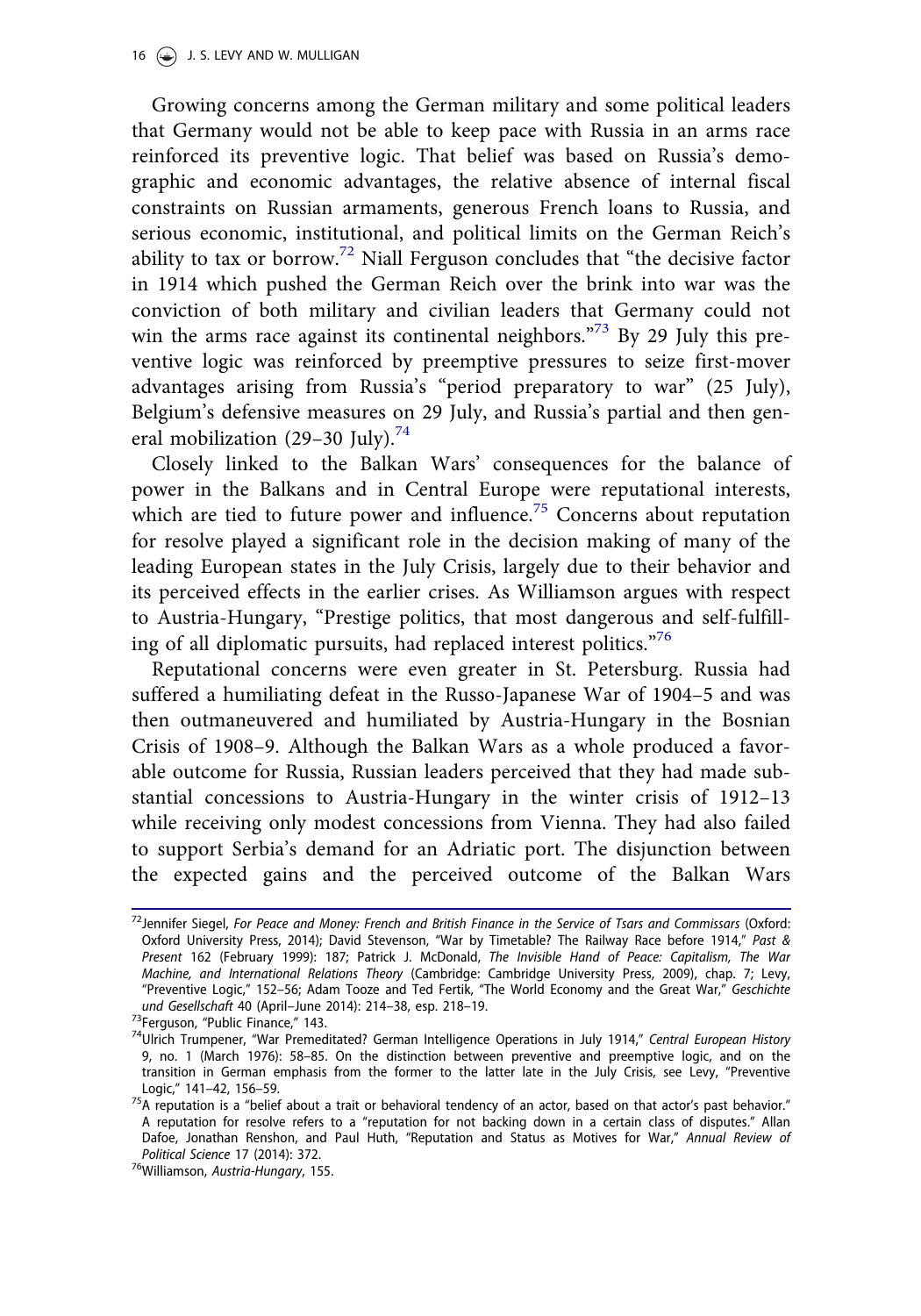heightened Russian leaders' sensitivities to future decline. Growing German influence in the Ottoman Empire exacerbated Russian concerns.<sup>77</sup>

This image of humiliation and inadequately reciprocated concessions was uppermost in Russian leaders' minds in the July Crisis. Sazonov made this clear at the 24 July Council of Ministers meeting, called immediately after St. Petersburg learned the details of the Austro-Hungarian ultimatum to Serbia. Sazonov, by then the tsar's most influential foreign policy advisor,<sup>78</sup> said that during the last decade Russia had behaved moderately and made many concessions to Germany, but that "Germany had looked upon our concessions as so many proofs of our weakness." Regarding Serbia, Sazonov argued that Russia had made "immense sacrifices" to advance the independence of the Slavic peoples. If Russia abandoned "her historic mission" in the face of Austrian and German threats, "she would be considered a decadent state and would henceforth have to take second place among the powers." Russia would lose "all her authority" and as a result "Russian prestige in the Balkans" would "collapse utterly." Sazonov went on to say that concessions would be futile and would do nothing to stop Germany from making further demands.<sup>79</sup>

Russian leaders' reputational concerns reflected the interconnections between the Balkans and great-power politics.<sup>80</sup> Russian decision makers feared their failure to take a firm stand in the ultimatum crisis would result in either a complete Serbian capitulation to Austro-Hungarian demands or an overwhelming military defeat of Serbia. Either outcome would leave Serbia subservient to Austria-Hungary, severely harm Russian credibility and influence, undercut pro-Russian opinion and interests in the Balkans, and force Balkan leaders to seek other sources of security. As a result, Russia would lose what its leaders perceived as its fragile diplomatic gains from the Balkan Wars. That would free Austria-Hungary from major security concerns on its southeastern border and enable it to shift significant military forces to Galicia in the northeast, increasing the threat to Russia. The threat was magnified by Russian military leaders' recognition, from the mobilization crisis of late 1912, that a key railway line for Russian military deployments was extremely vulnerable to Austro-Hungarian preemption.<sup>81</sup>

<sup>77</sup>Lieven, *Towards the Flame*, 337–49.

<sup>&</sup>lt;sup>78</sup>lbid., 297.

<sup>79</sup>Ibid., 141–42.

<sup>80</sup>Some scholars interpret Sazonov's mention of "prestige" as representing a concern with symbolic aspects of status. See Renshon, *Fighting for Status*, chap. 7. For the argument that Russia's concern reputation was based primarily on power, see Stephen Schröder, *Die englisch-russische Marinekonvention: Das deutsche Reich und die Flottenverhandlungen der Tripleentente am Vorabend des Ersten Weltkrieges* [*The Anglo-Russian Naval Convention:* The German Empire and the Naval Negotiations of the Triple Entente on the Eve of World War I] (Göttingen: Vandehoeck & Ruprecht, 2006), 137–54; Jack S. Levy and William Mulligan, "Shifting Power, Preventive Logic, and the Response of the Target: Germany, Russia, and the First World War," *Journal of Strategic Studies* 40, no. 5 (2017): 731–69, esp. 757–58.

<sup>81</sup>Menning, "Mobilization Crises," 228–32.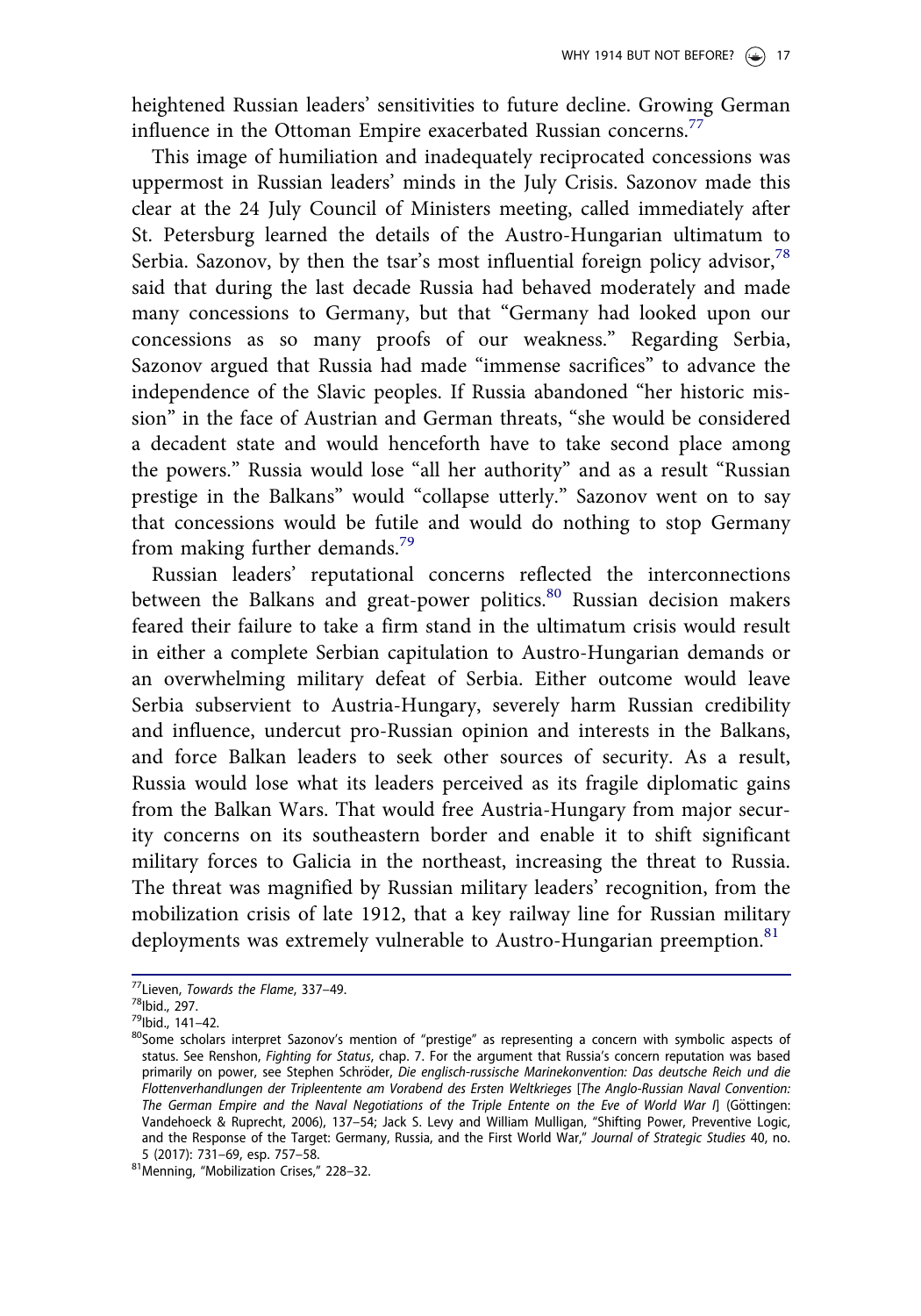Russian officials also feared that diplomatic or military defeat of Serbia would open the Balkans to German penetration. Of particular concern was access to Constantinople and the Turkish Straits through the western Balkan states. Although few accept McMeekin's argument that Russia wanted a war to help them gain control of the Straits,<sup>82</sup> Russian leaders insisted that no one else control that critical strategic location and historic Russian objective.<sup>83</sup> The Bulgarian army's approach toward the Straits in late 1912 greatly concerned Russian leaders (despite Bulgaria being a close partner) and further sensitized them to other threats to the Straits. Russian leaders feared an Austro-Hungarian diplomatic or military victory might win over Bulgaria to the Central Powers by offering them Serbian territory, which would put further pressure on Romania. Already alarmed by the Berlin-to-Baghdad railway and Otto Liman von Sanders's mission, Russian leaders feared the increasing opportunities for German influence over the Ottoman Empire and the Straits.<sup>84</sup>

In sum, regional shifts and changes in alignments between the small powers and their great-power sponsors had immediate and significant repercussions for the European balance of power. Leaders in Vienna, Berlin, and St. Petersburg perceived significantly greater and more immediate security threats in 1914 than in the earlier Balkan crises.

## Relationships among Allies

The image of a rigid and polarized alliance system is central to most structural explanations of the origins of World War I, with the Franco-Russian alliance of 1894, the Anglo-French Entente Cordiale of 1904, and the Anglo-Russian Convention of 1907 solidifying the Triple Entente against the Triple Alliance of Germany, Austria-Hungary, and Italy. In this conventional view, the two-bloc system generated zero-sum conceptions of European politics and forced states to support their alliance partners regardless of the riskiness and aggressiveness of their policies. This exacerbated each state's security dilemma, accelerated the conflict spiral that escalated to war, and guaranteed that any local war would expand into a European war.

Holger Afflerbach's study of the Triple Alliance challenges this traditional view of the prewar alliance system.<sup>85</sup> He argues that the alliances provided

<sup>82</sup>McMeekin, *Russian Origins of the First World War*.

<sup>83</sup>Ronald P. Bobroff, *Roads to Glory: Late Imperial Russia and the Turkish Straits* (London: I. B. Tauris, 2006).

<sup>84</sup>Reinforcing these concerns was the dependence of Russia's agricultural economy on the Straits, which carried 43% of Russian exports, exports that generated foreign exchange necessary to support Russia's economic development. The closing of the Straits during the Balkan Wars was quite harmful to the Russian economy. Lieven, *Towards the Flame*, 74–75, 331; Levy and Mulligan, "Shifting Power."

<sup>85</sup>Holger Afflerbach, Der Dreibund: Europäische Großmacht- und Allianzpolitik vor dem Ersten Weltkrieg [The Triple *Alliance: European Great-Power Politics and Alliance Policy before World War I*] (Vienna: Bohlau, 2002).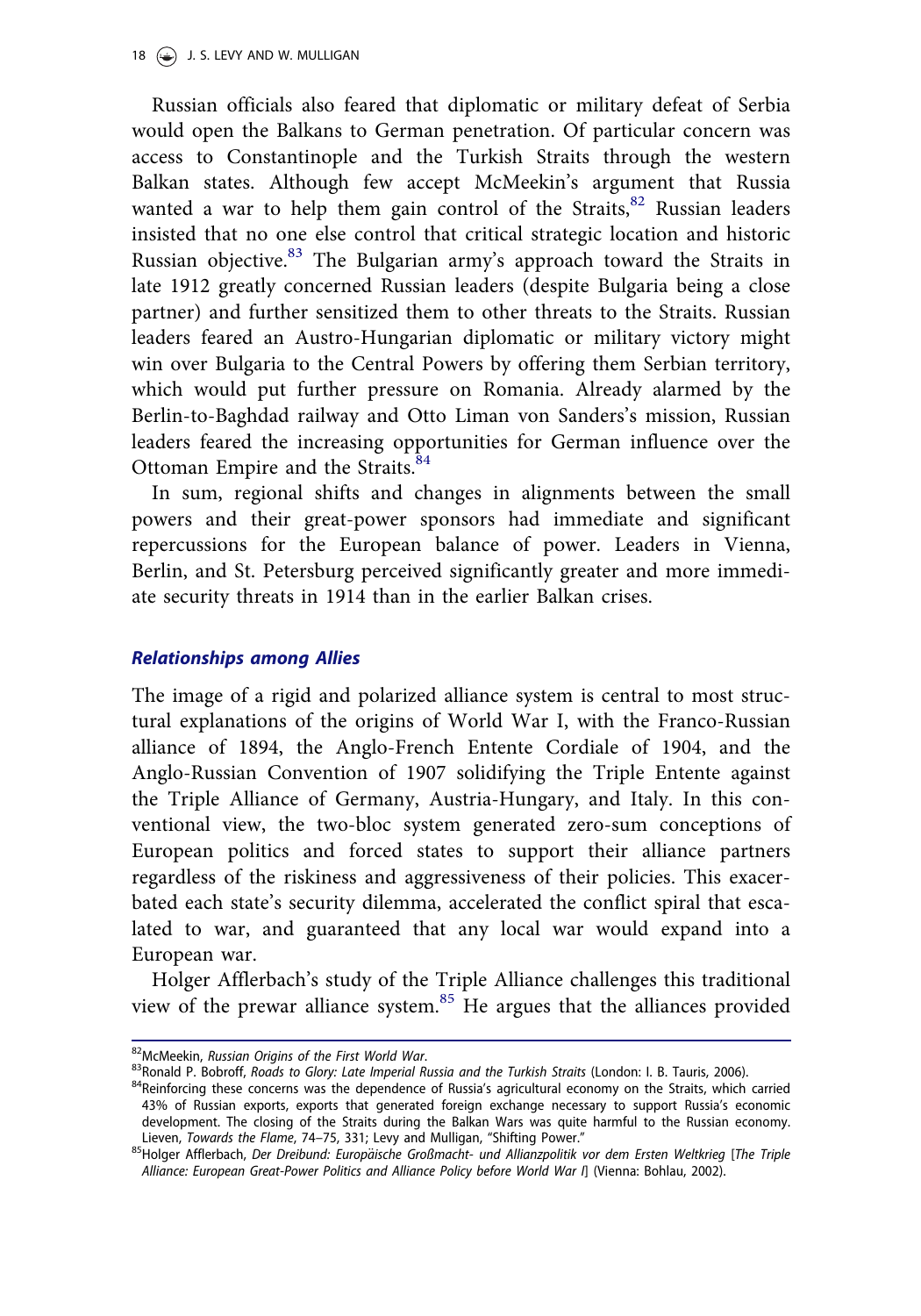a modicum of security to its members, that allies successfully restrained their partners from their wilder aims, and that alliance ties did not prevent the great powers from resolving myriad disputes before  $1914$ <sup>86</sup> Throughout the late nineteenth and early twentieth centuries, the tightness of alliances waxed and waned. In the crises leading up to World War I, Britain supported France in the two Moroccan crises, but France failed to support Russia in the Bosnian annexation crisis. In the 1912–13 Balkan crises, German leaders provided only lukewarm support to Vienna, guaranteeing Austro-Hungarian territorial integrity but blocking a move against Serbia.<sup>87</sup> Britain (and to a lesser extent France) also restrained Russia, and Sazonov withdrew his support for Serbian claims for an Adriatic port, which he feared would provoke Austrian military action.<sup>88</sup>

The restraining actions of Britain and Germany laid the basis for the London Conference, where leaders sought to manage the Balkan crises through a revival of Concert diplomacy. The Anglo-German détente, already underway following the 1911 Moroccan Crisis, played a central role.<sup>89</sup> The naval race was effectively over by this point due to Britain's commanding lead and Germany making a "retreat to the European continent" to develop its army.<sup>90</sup> Détente reversed more than a decade of Anglo-German antagonism and created an atmosphere of trust between the two most powerful states in their respective power blocs. For Bethmann-Hollweg, the Anglo-German détente became a crucial pillar of German diplomacy. He expected Britain would restrain its Entente partners in any crisis.<sup>91</sup> Likewise, Grey believed he could count on Berlin to reel in the most aggressive aims of Austrian leaders.<sup>92</sup> Grey's confidence in the great powers' ability to manage crises among them, stemming from their successes in the Balkan Wars, helps explain his slow response to the July Crisis.<sup>93</sup>

The Anglo-German détente was viewed differently in Paris, St. Petersburg, and Vienna.<sup>94</sup> At worst, leaders there feared Britain and

<sup>&</sup>lt;sup>86</sup>On alliances as instruments for restraining allies, see Paul W. Schroeder, "Alliances, 1815–1945: Weapons of Power and Tools of Management," in Paul W. Schroeder, *Systems, Stability, and Statecraft: Essays on the International History of Modern Europe*, ed. David Wetzel, Robert Jervis, and Jack S. Levy (New York: Palgrave Macmillan, 2004), 195–222.

<sup>87</sup>Hannig, "Austro-Hungarian Foreign Policy," 235–37.

<sup>88</sup>Keith Neilson, Britain and the Last Tsar: British Policy and Russia, 1894–1917 (Oxford: Oxford University Press, 1995); Lieven, *Towards the Flame*, 277.

<sup>89</sup>Sean M. Lynn-Jones, "Détente and Deterrence: Anglo-German Relations, 1911–1914," International Security 11, no. 2 (Fall 1986): 121–50.

<sup>90</sup>Berghahn, *Germany and the Approach of War*, chap. 7.

<sup>&</sup>lt;sup>91</sup>The expectation of continued improvement in ties with Britain was, for Bethmann-Hollweg, an additional argument for preventing the Balkan Wars from expanding into a European war. The conditions for any such war would be more favorable later with the increased prospects of British neutrality. Lieven, *Towards the Flame*, 262.

<sup>92</sup>Kießling, *Gegen den* "*Großen Krieg*"*?* [*Against the* "*Great War*"*?*], 307–9.

<sup>93</sup> Park, "International Commissions."

<sup>94</sup>Stephan Schmidt, *Frankreichs Außenpolitik in der Julikrise 1914: Ein Beitrag zur Geschichte des Ausbruchs des Ersten Weltkrieges* [*France*'*s Foreign Policy in the July Crisis 1914: A Contribution to the History of the Outbreak of*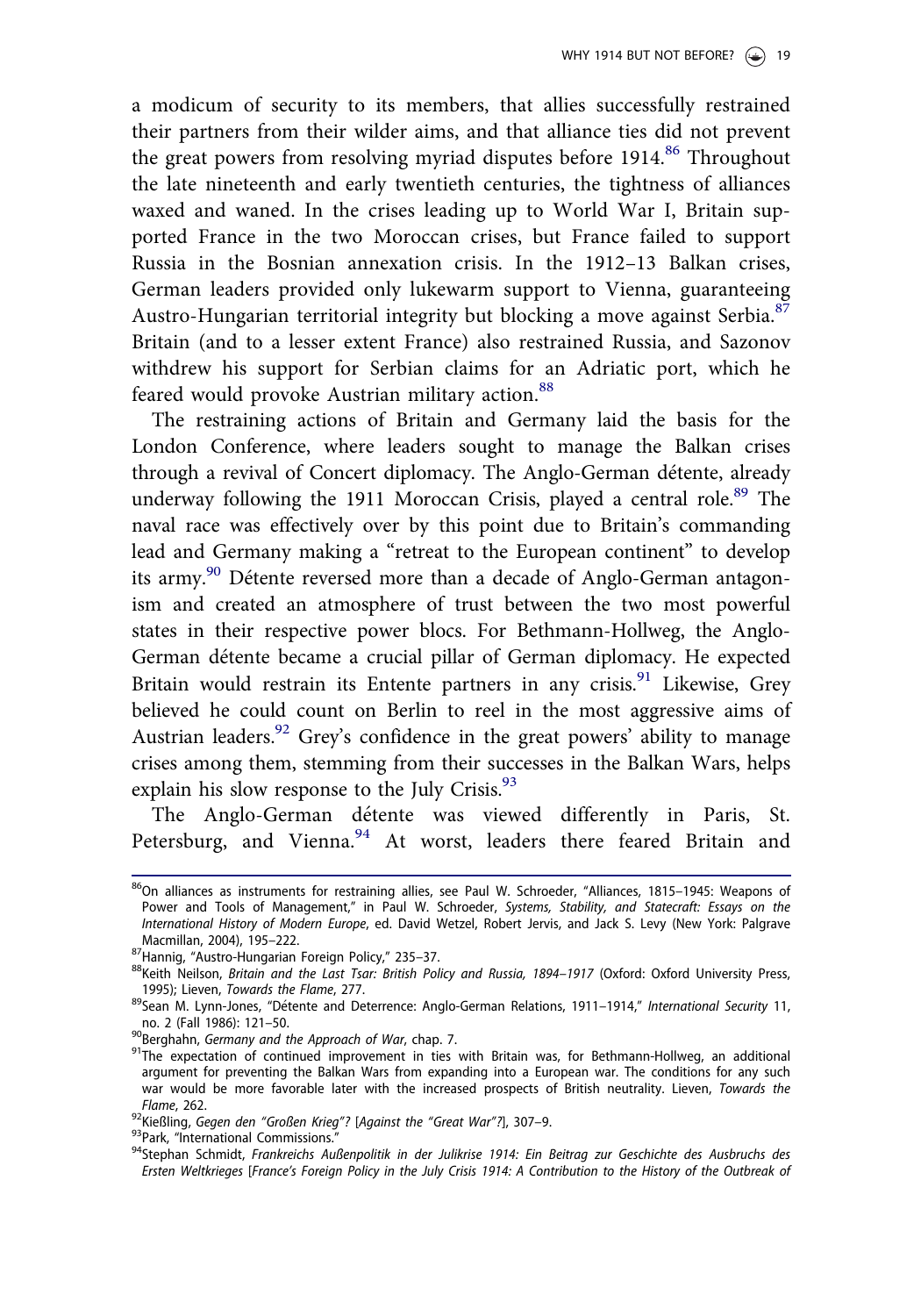Germany might defect from the Entente or the Alliance, respectively, leaving the jilted partner easy prey for its enemies. At best, French and especially Russian and Austro-Hungarian leaders believed they were compelled to compromise on their vital interests at the behest of their respective allies. French leaders feared Britain's commitment to the Entente was lessening at the very moment Germany had begun to increase the size of its army. Russian leaders worried about French loyalty to the Franco-Russian alliance, due in part to the growth of antimilitarism in France and in part to ambiguities in the Franco-Russian military convention.<sup>95</sup> French leaders worried the growth of Russian power would leave St. Petersburg less dependent on France and possibly even tempted by the possibility of a closer relationship with Germany.<sup>96</sup>

The paradoxical outcome of greater flexibility in European politics due to the Anglo-German détente was that other states doubled their efforts to bolster and tighten their alliances.  $97$  In one of the most consequential actions, French prime minister Raymond Poincaré reassured Russian leaders in 1912 (as he did later as president) that France would support Russia in any war arising from an Austro-Serbian dispute in the Balkans. Christopher Clark calls this the "Balkan inception scenario," which constructed "a geopolitical trigger along the Austro-Serbian frontier" and significantly increased the likelihood that a war in the Balkans would escalate to a general European war.<sup>98</sup> At this point, General Staff talks renewed the common military planning, which had been at the alliance's core since 1894.

Sazonov, frustrated by what he perceived as a lack of adequate British support in the Balkan Wars and over disputes with the Ottoman Empire, launched an initiative to convert the Triple Entente into a formal alliance. Like Poincaré, Sazonov saw an alliance between Russia, France, and Britain as a pillar of peace—though a peace based on dictating to Germany and Austria-Hungary the future direction of European politics. Each believed Germany would not dare risk a war if it were certain that Britain would enter on the side of Russia and France. Throughout spring 1914, Sazonov pressed for the transformation of the Entente into an alliance, but it soon became clear that Grey would not commit. In part, this reflected the

*<sup>94</sup> World War I*] (Munich: Oldenbourg, 2009), 272–77; Lieven, *Towards the Flame*; Angelow, *Kalk*€*ul und Prestige* [*Calculation and Prestige*], 307–17.

<sup>95</sup>Clark, *Sleepwalkers*, 293; Bruce W. Menning, "The Russian Threat Calculation, 1910–1914," in Geppert, Mulligan, and Rose, *Wars before the Great War*, 156.

<sup>96</sup>Schmidt, *Frankreichs Außenpolitik* [*France*'*s Foreign Policy*], Marc Trachtenberg, "French Foreign Policy in the July Crisis, 1914: A Review Article," *H-Diplo/ISSF Essays*, no. 3 (26 November 2010): 1–11. https://issforum.org/ essays/3-french-foreign-policy-in-the-july-crisis-1914.

<sup>97</sup>Robert Jervis, *System Effects: Complexity in Political and Social Life* (Princeton, NJ: Princeton University Press, 1997), 113, notes this link between flexibility and rigidity.

<sup>98</sup>Clark, *Sleepwalkers*, 293–97, 349–50.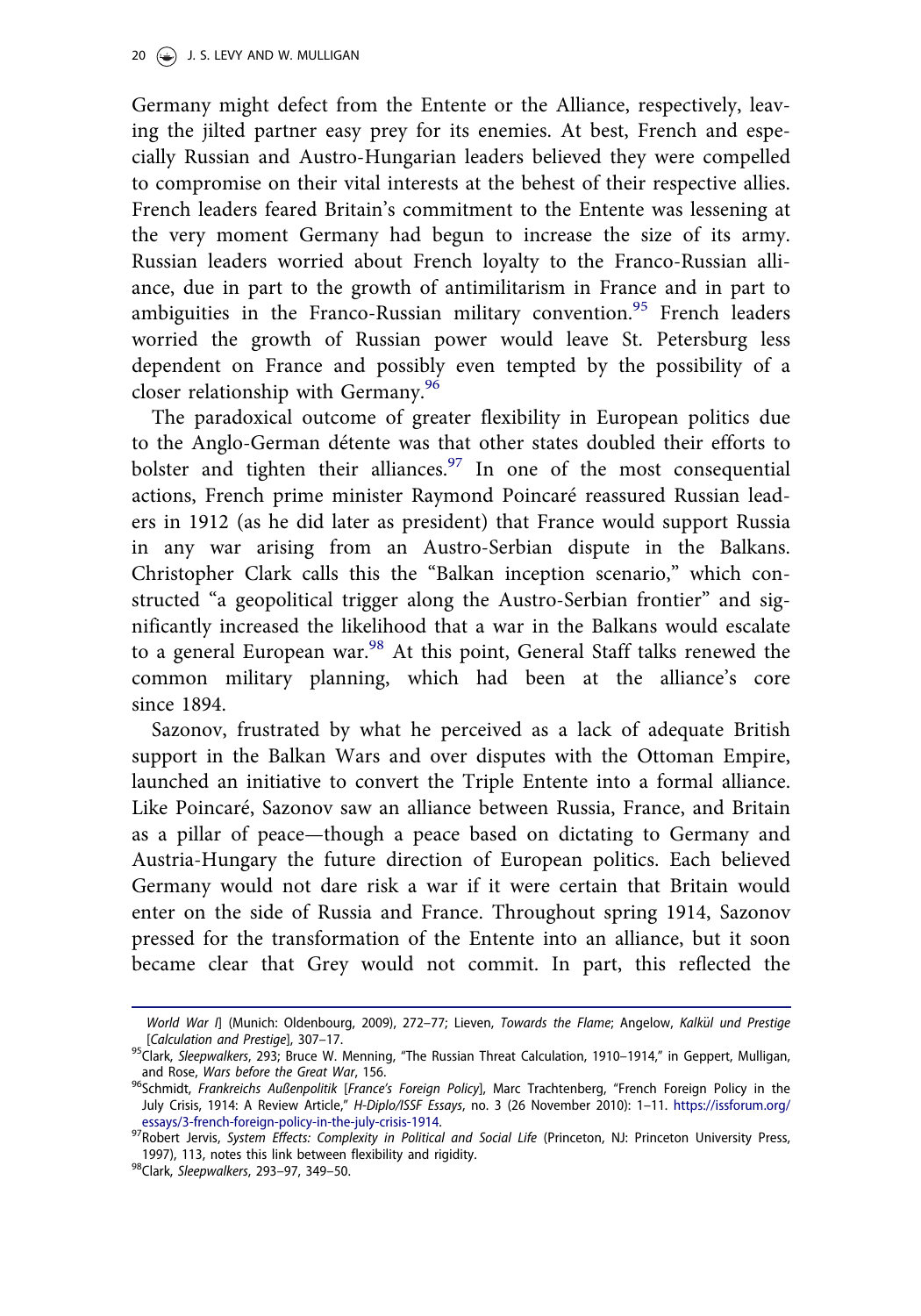dominant Liberal Party's distaste for the tsarist regime in Russia. It also stemmed from Grey's belief that maintaining uncertainty about Britain's intentions would induce caution and restraint in both St. Petersburg and Berlin.<sup>99</sup>

Nonetheless, Grey, confident about the stability of improved Anglo-German relations following their cooperation in managing the Balkan crises, and under pressure to reassure Russia of Britain's continued adhesion to the Triple Entente, accepted the Russian and French proposal for naval conversations between London and St. Petersburg to coordinate naval strategy. Officials in the two capitals understood these naval conversations in very different ways. Russian leaders believed these conversations were an affirmation of Britain's commitment to the Triple Entente and hoped they might develop, as Anglo-French military and naval conversations had, into an unspoken commitment of British support in any European war. British leaders attached no such meaning to the conversations, but they did see some value in signaling to Russia their adherence to the Entente, particularly following the Anglo-German détente and growing irritation between London and St. Petersburg over Persia.<sup>100</sup>

This was a relatively cheap ploy from the British perspective, but the political agreement to coordinate naval strategy had more costly consequences. Through a spy in the Russian embassy in London, Germany learned of these conversations in May–June 1914. Bethmann-Hollweg was particularly perturbed by the agreement that in the event of war the Royal Navy would support the landing of Russian forces in Pomerania.<sup>101</sup> The chancellor's concerns heightened when Grey misled the House of Commons over Anglo-Russian relations. For Bethmann-Hollweg, the naval conversations marked the end of the Anglo-German détente and the strategy of relying upon Britain to restrain Russia (and to a lesser extent France). He concluded, days before the 28 June assassination, that German security required strengthening the alliance with Austria, which had loosened during the Balkan Wars. $102$  Grey was unaware of the impact the proposed Anglo-Russian naval conversations had had on Berlin. His attempt to repeat his successful 1912 crisis-management strategy during the July Crisis failed because he had inadvertently undercut the basis for that strategy by reviving German fears of encirclement by the Triple Entente.

The Anglo-Russian naval conversations were important because they demonstrated the constantly shifting alliance system and the different

<sup>&</sup>lt;sup>99</sup>Glenn H. Snyder, *Alliance Politics* (Ithaca, NY: Cornell University Press, 1997), 332–34; Stephen Schröder, *Marinekonvention* [*Naval Convention*], 137–54.

<sup>100</sup>Schroder, € *Marinekonvention* [*Naval Convention*], 654–61.

<sup>101</sup>Clark, *Sleepwalkers*, 421.

<sup>&</sup>lt;sup>102</sup>Schröder, *Marinekonvention* [*Naval Convention*], 654–61.The war intervened before the admiralties in London or St. Petersburg could meet to discuss the implementation of the agreement.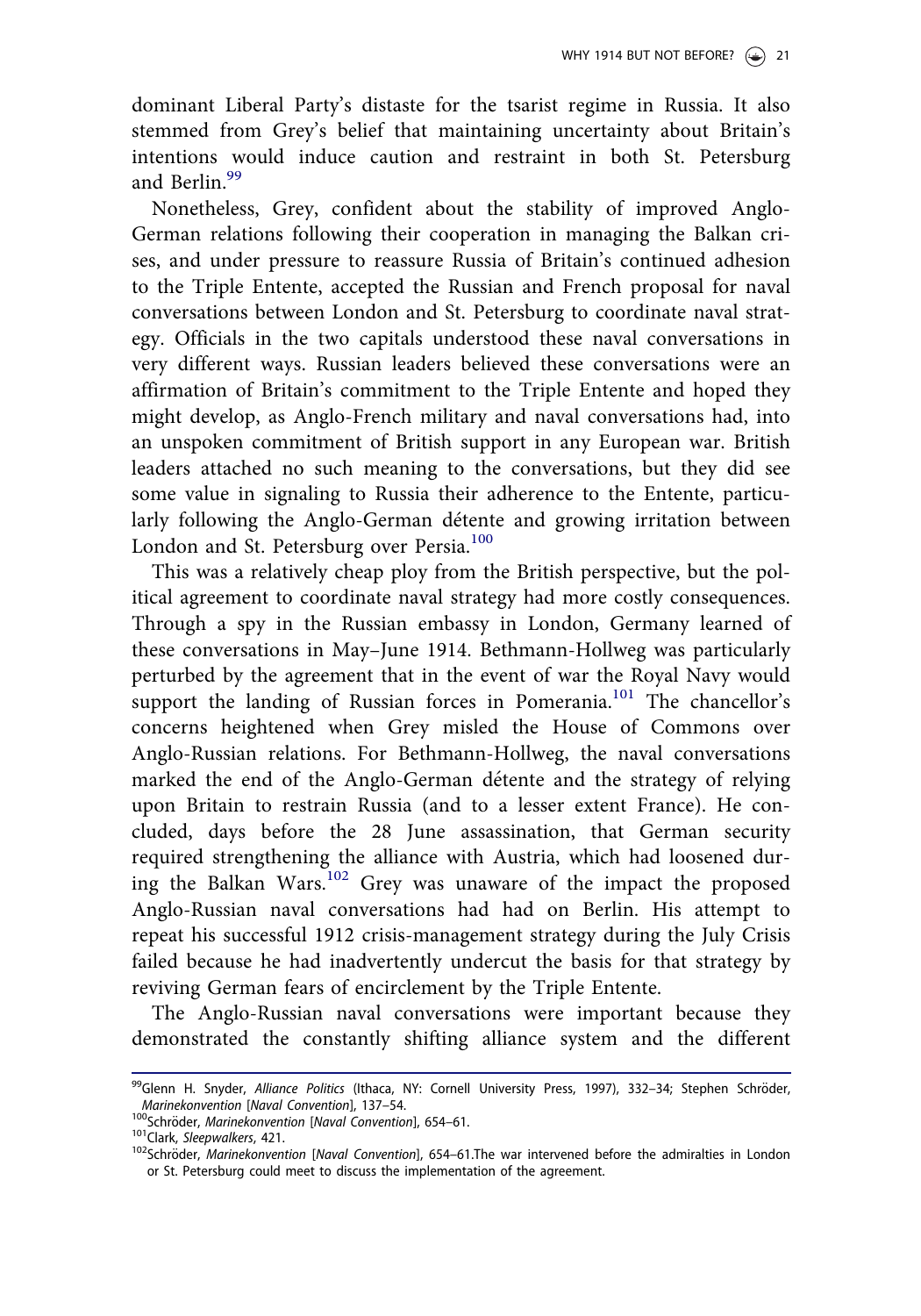meanings that different actors attached to these shifts. Some alliances were tightening, some were loosening, and political leaders were uncertain as to the degree of commitment inherent in adversaries' alliances—or even their own. Germany could not be certain whether Britain would intervene in a continental war, but neither could Russia and France.<sup>103</sup> The rapid shifts within and between the two blocs between 1912 and 1914 significantly increased systemic uncertainty and risk.<sup>104</sup> As Clark argues, "Had the fabric of the alliance seemed more dependable and enduring, the key decisionmakers might have felt less under pressure to act as they did."<sup>105</sup> In retrospect, 1913 clearly marked a turning point with respect to alliances. Georges-Henri Soutou argues that "until then alliances had a braking effect in a crisis, with less directly involved partners calming down their more militant Allies," but after 1913 "the priority became to keep alliances functioning, and supporting an ally to the hilt."<sup>106</sup>

Our argument is reinforced by the uncertainty within the Dual Alliance, particularly in Austro-Hungarian expectations of German support, which fluctuated significantly in the crises of 1912–13 and 1914. Vienna's confidence varied over time as a function of varying German behavior. Berlin strongly supported Vienna in the 1908–9 Bosnian annexation crisis, though German confidence that Russia was unprepared for war reduced the risk of that policy. Austria-Hungary was disappointed by Germany's support of Italy's 1911–12 war against Turkey, despite the war's potentially destabilizing consequences for the Balkans and for the augmentation of Italian power, each a threat to Austria-Hungary.

In the late 1912 winter crisis, and again in the crises of May and October 1913, German leaders signaled their readiness to support Austria-Hungary against any attack, but they also warned Vienna that the alliance was a defensive one; they would not support an Austrian attack on Serbia.<sup>107</sup> Political and military leaders in Vienna found particularly troubling the kaiser's belief that Serbia's aim for an Adriatic port was reasonable and that it did not pose a threat to Austria-Hungary. In late February 1913 William II made it clear that Germany would not go to war over "a few Albanian towns." Conrad complained that "Berlin has warned us off again."<sup>108</sup> Austro-Hungarian leaders were convinced that a Serbian port on

<sup>103</sup>On the distinction between a localized war in the Balkans, a European-wide continental war, and a world war defined by British intervention, see Jack S. Levy, "Preferences, Constraints, and Choices in July 1914," *International Security* 15, no. 3 (Winter 1990/91): 151–86, esp. 162.

<sup>&</sup>lt;sup>104</sup>Schröder, Marinekonvention [Naval Convention], 430-46.

<sup>105</sup>Clark, *Sleepwalkers*, 364.

<sup>106</sup>Georges-Henri Soutou, "French War Aims and Strategy," in *The Purpose of the First World War: War Aims and Military Strategies*, ed. Holger Afflerbach (Munich: Oldenbourg, 2015), 29–30.

<sup>107</sup> Dülffer, Kröger, and Wippich, Vermiedene Kriege [Avoided Wars], 651–53.

<sup>108</sup>John C. G. R€ohl, *Wilhelm II: Into the Abyss of War and Exile, 1900*–*1941*, trans. Sheila de Bellaigue and Roy Bridge (Cambridge: Cambridge University Press, 2014), 923.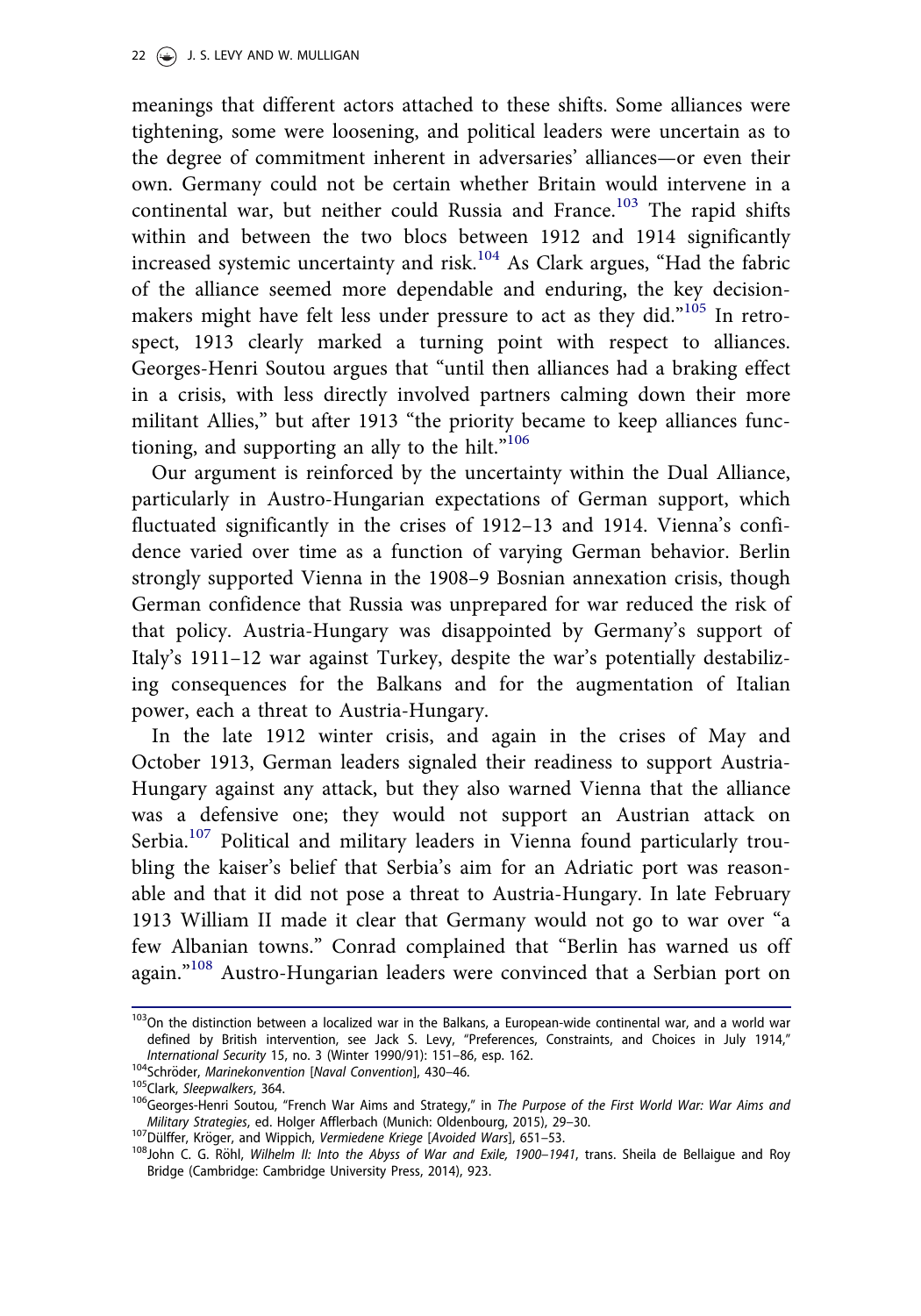the Adriatic would likely lead to a Russia naval base, undercut Austro-Hungarian dominance in the Adriatic, and constitute an existential threat to the Dual Monarchy. Vienna's decision to issue an ultimatum to Serbia in October 1913 without first consulting with Berlin was a sign of the growing distance between the two capitals, and of the loosening of the alliance. When Austria-Hungary demanded modifications to the Peace of Bucharest to support a Bulgarian counterweight to Serbia, Germany refused, hoping to maintain Romanian support. Austro-Hungarian leaders' failure to take any further initiative was an early sign that German support was a necessary condition for an Austro-Hungarian war against Serbia.<sup>109</sup>

Closely related to Austro-Hungarian frustrations with the absence of strong and consistent German support were their concerns about both the general failure of European powers to acknowledge threats to the viability of the Dual Monarchy and the specific failures of the Concert to protect Austro-Hungarian interest in the Balkan crises.<sup>110</sup> The Conference of London called for Serbia and Montenegro to evacuate Scutari; when that did not happen the Concert, paralyzed by disagreements among the great powers, failed to act. It took Austro-Hungarian ultimatums, motivated by Berchtold's frustrations with the Concert's delayed actions, to induce the withdrawals from Scutari.<sup>111</sup>

Whereas Grey and Bethmann-Hollweg each attributed the peaceful settlement of the winter crisis to the successful operation of Concert diplomacy and drew positive lessons for managing any future crisis,  $12$  Austro-Hungarian leaders learned a different set of lessons.<sup>113</sup> They learned that the Dual Monarchy faced both increasing threats and increasing diplomatic isolation, that they could not always count on German support, and, based on the success of their ultimatums to Montenegro and to Serbia, that military threats remained a viable and potentially effective policy instrument.<sup>114</sup>

<sup>109</sup>Levy, "Preferences, Constraints, and Choices in July 1914," 156; Albertini, *Origins of the War of 1914*, 2:162; Kronenbitter, "*Krieg im Frieden*" ["*War in Peace*"], 405–13; McMeekin, *Russian Origins of the First World War*, 41–48; Samuel R. Williamson Jr., "July 1914 Revisited and Revised: The Erosion of the German Paradigm," in Levy and Vasquez, *Outbreak of the First World War*, 42; Otte, *July Crisis*, 61, 102–3.

<sup>&</sup>lt;sup>110</sup>Paul W. Schroeder, "Stealing Horses to Great Applause: Austria-Hungary's Decision in 1914 in Systemic Perspective," in Afflerbach and Stevenson, *An Improbable War?*, 17–42. European leaders actively utilized the Concert of Europe in the first half of the nineteenth century. After a period of abeyance in the 1850s and 1860s they revived Concert diplomacy in the 1870s onward with the Treaty of London (1871), the Congress of Berlin (1878), and the Conference of Berlin (1884–85). Paul W. Schroeder, *The Transformation of European Politics, 1763*–*1848* (Oxford: Oxford University Press, 1994).

<sup>111</sup>Hugo Hantsch, *Leopold Graf Berchtold: Grandseigneur und Staatsmann* [*Count Leopold Berchtold: Grand Seigneur and Statesman*], vol. 2 (Graz: Styria Verlag, 1963), 486–503; Konrad Canis, *Die bedr*€*angte Großmacht: Osterreich-* € *Ungarn und das europ*€*aische M*€*achtesystem 1866/67*–*1914* [*The Pressured Great Power: Austria-Hungary and the* European System of Powers, 1866/67-1914] (Paderborn: Ferdinand Schöningh, 2016).

<sup>112</sup>Kießling, *Gegen den* "*Großen Krieg*"*?* [*Against the* "*Great War*"*?*]; Afflerbach, "Topos of Improbable War."

<sup>113</sup>Kießling, *Gegen den* "*Großen Krieg*"*?* [*Against the* "*Great War*"*?*], 177–92. On the psychology of learning from history, see Robert Jervis, *Perception and Misperception in International Politics* (Princeton, NJ: Princeton University Press, 1976), chap. 6; Jack S. Levy, "Learning and Foreign Policy: Sweeping a Conceptual Minefield," *International Organization* 48, no. 2 (Spring 1994): 279–312.

<sup>114</sup>The Treaty of Bucharest was based on the principle of nationality, further weakening the position of Austria-Hungary, whose raison d'etre was to demonstrate how a multiethnic empire offered a more effective and stable solution for different communities to coexist in Europe.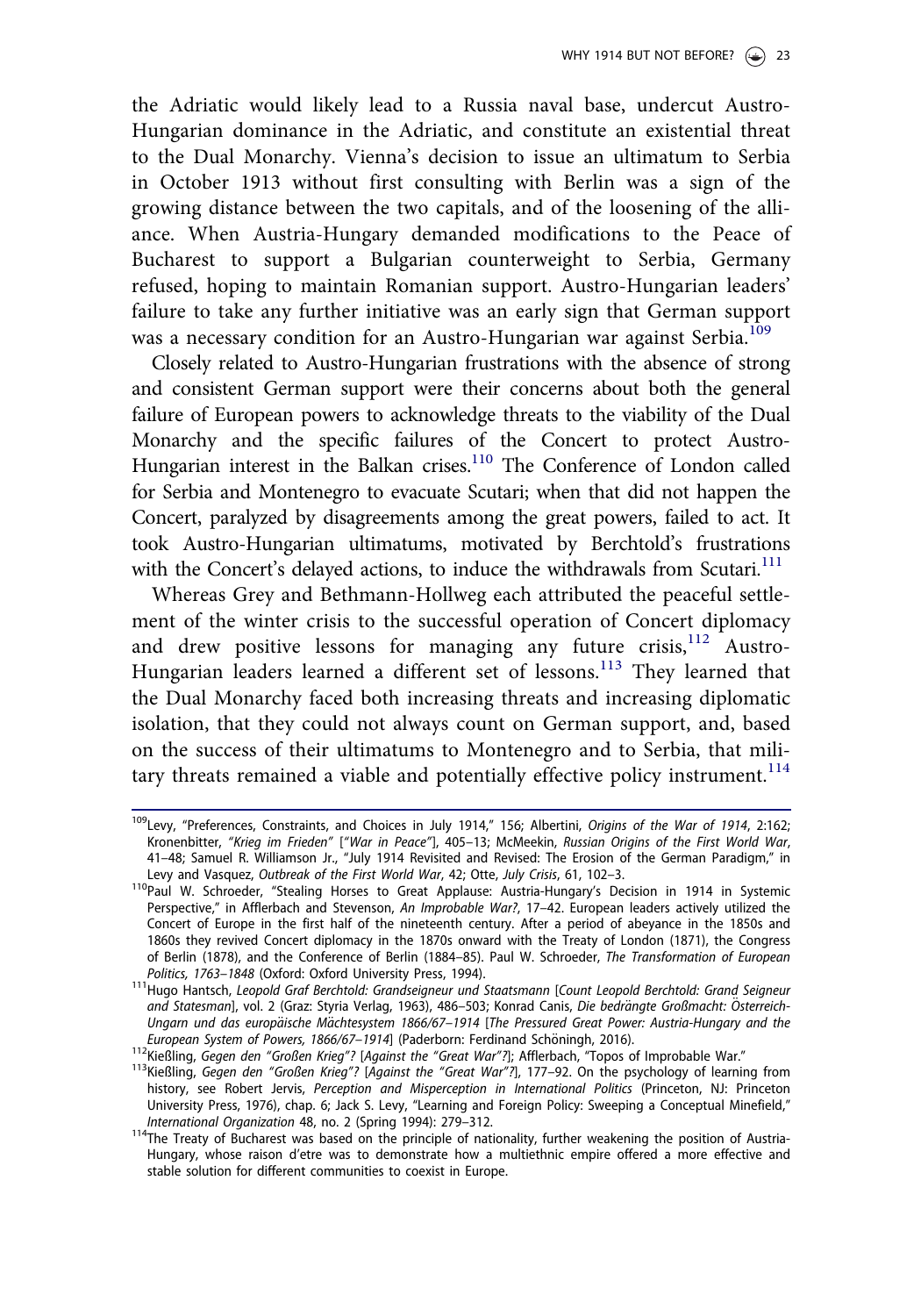Berchtold and others increasingly thought of war as the only possible way of dealing with the rivalry with Serbia.<sup>115</sup> Berchtold's views were critical, because his opposition would probably have dissuaded the emperor from authorizing war against Serbia in 1914. $116$ 

In the previous section, we argued that the changing balance of power in the Balkans, perceptions of an increasingly powerful and aggressive Russia, and continued domestic problems led many in Vienna to argue that they faced a closing window of opportunity to deal with their deteriorating position. Conrad and others argued that a preventive war against Serbia might be the only way to avert further decline. Changes in alliance relationships reinforced these calculations. Conrad expected, perhaps with excessive confidence, that Austria-Hungary would have Italian and Romanian support in 1914, but maybe not for  $\log^{117}$  More important—given our argument that since the 1908–9 annexation crisis German support was a necessary condition for an Austro-Hungarian war against Serbia—were Vienna's perceptions of attitudes in Berlin toward a possible offensive war against Serbia. Berlin's support had varied over time. It was strong in the 1908–9 Bosnian Crisis and in the first phases of the winter mobilization crisis, but grew much more cautious.<sup>118</sup> German restraints on Austria-Hungary are a leading explanation for the nonescalation of the April–May and October 1913 Balkan crises.<sup>119</sup> Austria-Hungary's doubts about German support persisted. In April 1914 their ambassador to St. Petersburg summarized German policy over the last few years as the "sacrifice of Austria-Hungary's Balkan interests."<sup>120</sup>

One of the most significant differences in the July 1914 crisis was Vienna's success in securing a "blank check" from Berlin to initiate a war against Serbia.<sup>121</sup> It removed the primary external constraint on Austro-Hungarian military action, and in doing so made it possible for Berchtold and Conrad to persuade Tisza to abandon his opposition to armed conflict, which was a necessary condition for war.<sup>122</sup> The question for Austro-Hungarian leaders was: How long would the window of opportunity stay open? After the emotions of the assassination passed, or once the volatile

<sup>115</sup>Kronenbitter, "*Krieg im Frieden*" ["*War in Peace*"], 392–413.

<sup>&</sup>lt;sup>116</sup>Samuel R. Williamson Jr., "Leopold Count Berchtold: The Man Who Could Have Prevented the Great War," in *From Empire to Republic: Post-World War I Austria*, ed. Günter Bischof, Fritz Plasser, and Peter Berger (New Orleans: University of New Orleans Press, 2010), 24–51.

<sup>117</sup>Otte, *July Crisis*, 46–47.

 $118$ In addition, German leaders opposed Conrad's call for Austro-Hungarian intervention against Italy in the Italo-Turkish War of 1911–12.

 $119$ The absence of German support was less decisive in the early stages of the mobilization crisis. See Helmreich, *Balkan Wars*, 182.

<sup>120</sup>Clark, *Sleepwalkers*, 290; Trager, *Diplomacy*, 190.

 $121$ Vienna's care in organizing the Hoyos mission to Berlin on 5-6 July, which secured the "blank check," suggests their uncertainty about German backing.

<sup>122</sup>Hungarian support was both constitutionally necessary for a decision for war and important in the emperor's decision making. See Otte, *July Crisis*, 103, 113, 159–60.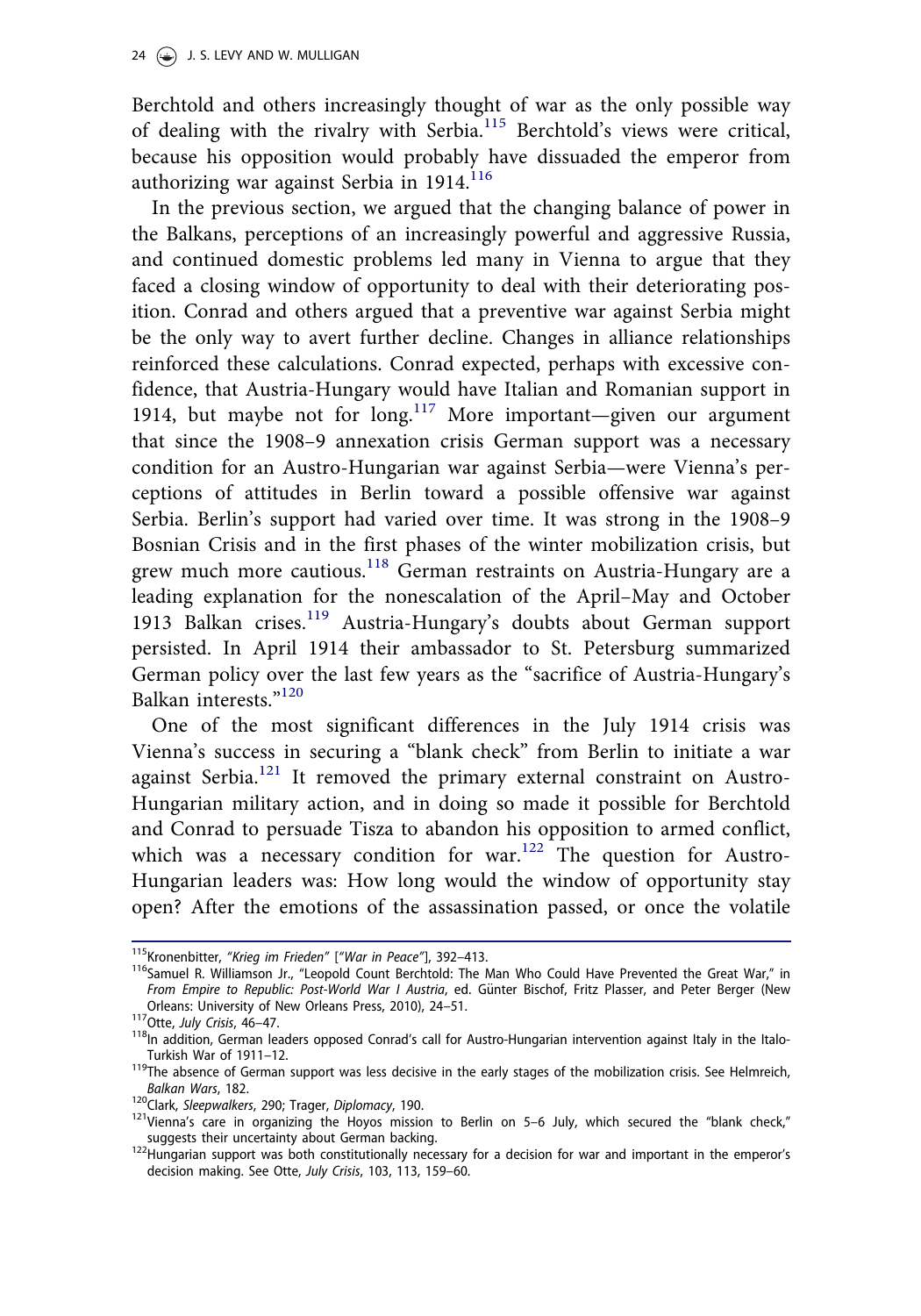William II changed his mind, as he had frequently done in the past, would Berlin once again revert to the pattern of restraint it exhibited throughout most of the Balkan crises? Could this be the last opportunity for the preventive war for which Conrad had long advocated?<sup>123</sup> This is an interesting case of anticipated decline of relative power, of alliance support, and of internal state capacity combining to magnify incentives for preventive war.

This is not to say that the Austrian military was confident of an easy victory. Conrad recognized that conditions were less favorable than in 1908–9 or even 1912–13, but he was willing to take the risk as long as he had German support.<sup>124</sup> Conrad's perception of changing risks over time is reflected in his statement immediately after the assassination: "In the years 1908–9 it would have been a game in which we could see all the cards ('ein Spiel mit aufgelegten Karten'), in 1912–13 it would have been a game with some chances of success ('*ein Spiel mit Chancen*'), now it is a sheer gamble ('ein va banque-Spiel')."<sup>125</sup>

Although changes in power and alliance relationships in both the Balkans and in Central Europe provide the core of an explanation for why the 1914 July Crisis, but not the 1912–13 Balkan crises, escalated to greatpower war, one additional difference in the two sets of crises also played a critical role: the assassination of Archduke Franz Ferdinand. Personnel changes in other states—including the removal of Kokovtsov as prime minister and chairman of the Council of Ministers in Russia in February  $1914$ ,<sup>126</sup> and Jagow's rise to the position of secretary of state for the German Foreign Office in January 1913—were notable but had less of an impact.<sup>127</sup> The gain in explanatory power from the inclusion of the

 $123$ In conjunction with other factors in place on 6 July 1914, the blank check may also have been nearly sufficient for an Austro-Serbian war. Austrian leaders feared the consequences for the alliance of not acting. As Austrian prime minister Karl von Stürgkh argued on 7 July 1914, "If we pursue a weak and hesitating policy we may not be able to count on German support in the future." Quoted in McMeekin, *Russian Origins of the First World War*, 111.

<sup>124</sup>Trager, *Diplomacy*, chap. 7. Moltke and other German military leaders also recognized that a European war would be long and carry substantial risks. See Forster, "Dreams and Nightmares."

<sup>125</sup>Albertini, *Origins of the War of 1914*, 2:122.

<sup>126</sup> Kokovtsov was a leading voice for peace in Russia and a vocal opponent of escalation in the Balkan crises and the Liman von Sanders crisis. See V. N. Kokovtsov, *Out of My Past: The Memoirs of Count Kokovtsov*, ed. H. H. Fisher, trans. Laura Matveev (Stanford, CA: Stanford University Press, 1935), 346–49; Mikhail Pokrowski, *Drei Konferenzen: Zur Vorgeschichte des Krieges* [*Three Conferences: On the Pre-History of the War*], (n.p.: Redaktion Russische Korrespondenz, 1920), 44. In addition, Kokovtsov possessed the stature to stand up to the Russian military. His presence in 1914 would have moderated Russian policy and reduced the probability of war, though by how much is hard to say. Lieven, *Towards the Flame*, 114–15. But the tsar dismissed Kokovtsov for a reason, so causality rests primarily with the changing attitudes and politics in Russia that led the tsar to make the change. This personnel change contrasts with that of the archduke, whose assassination is a "minimal-rewrite counterfactual" that permits the attribution of causality to the personnel change and its impact on decision making in Vienna. On the contingency of the successful assassination, see Vladimir Dedijer, *The Road to Sarajevo* (New York: Simon & Schuster, 1966); Lebow, "Contingency, Catalysts, and Nonlinear Change," 99–101. On minimal-rewrite counterfactuals, see Jack S. Levy, "Counterfactuals, Causal Inference, and Historical Analysis," *Security Studies* 24, no. 3 (July–September 2015): 378–402, esp. 389–94.

<sup>127</sup> Jagow's racial attitudes made him more resistant than other German leaders to accept Austria-Hungary's efforts to win over Bulgaria as an ally, and some argue that he was too weak to stand up to the generals. See Margaret MacMillan, *The War That Ended Peace: The Road to 1914* (New York: Random House, 2013), 510.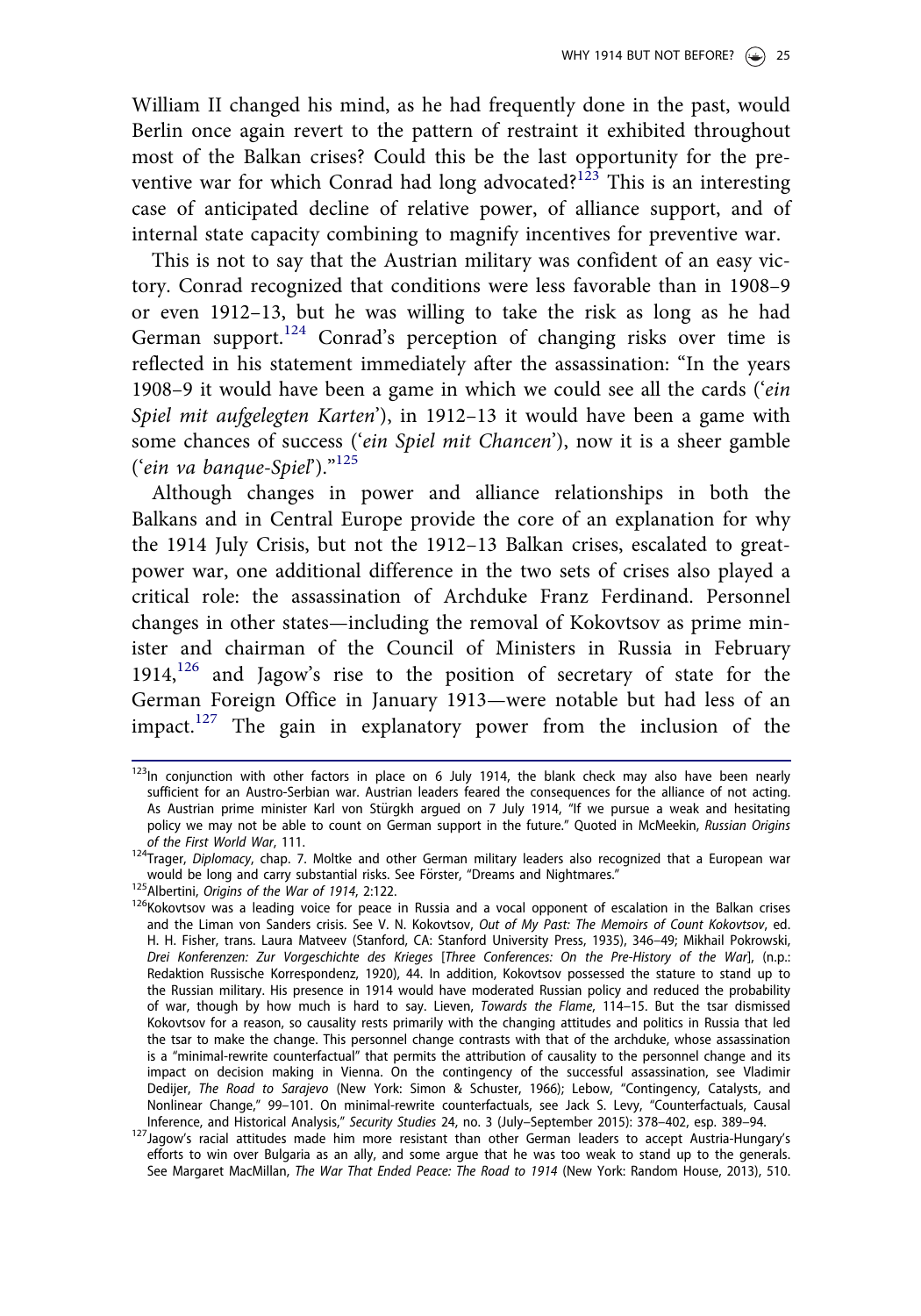assassination and its impact on decision making in Vienna clearly outweighs the loss of parsimony involved in moving beyond a modified realist explanation based on power and alliances.<sup>128</sup> Our argument that an elaborated realist account does not provide an adequate explanation for the outbreak of World War I, and that the archduke's assassination played a critical role, rests primarily on the counterfactual that the presence of Franz Ferdinand likely would have led to a different outcome.<sup>129</sup>

#### The Assassination of Franz Ferdinand

The assassination of Archduke Franz Ferdinand contributed to the outbreak of World War I in several ways. It added new reputational concerns to Austria-Hungary's preexisting motivations for war by requiring a response. Critically, the assassination provided a plausible justification for military action in the eyes of leaders in Vienna and Berlin. The assassination was not simply a "streetcar" that would eventually come by and provide the necessary catalyst for war.<sup>130</sup> The most recent streetcar came by in October 1913, and Serbian leaders helped derail it. The increasing stabilization of Balkan politics following the wars of 1912–13 reduced the likelihood of subsequent sparks.

The assassination provided additional ammunition to Conrad in his longstanding campaign for a preventive war against Serbia. It also removed an important constraint on Austria-Hungary by significantly increasing the probability of German support in several ways. It raised the principle of monarchial solidarity. The assassination also struck an emotional chord in William II, given his growing fondness for the archduke after their meeting only two weeks before, and it invoked his longstanding racial attitudes toward the Slavs. In addition, the Austro-Hungarian ultimatum in response to the assassination triggered strong Russian support of Serbia, including mobilization measures, which helped create a narrative in which Germany and its Austrian ally were on the defensive, a narrative that Moltke, as well as William II and Bethmann-Hollweg, believed to be necessary to mobilize

Still, Jagow's position in the second and third Balkan crises was not significantly different than that of his predecessor in the first crisis, Alfred von Kiderlen-Wächter, so this personnel change does not capture the differences with the July Crisis.

<sup>128</sup>In addition to changes in personnel, the Balkan Wars hardened the attitudes of individual leaders. In Russia, for example, both Sazonov and the powerful Minister of Agriculture Krivoshein adopted more hardline attitudes after the Balkan Wars and then again in December 1913 after the Liman von Sanders crisis with Germany. See Ronald P. Bobroff, "War Accepted but Unsought: Russia's Growing Militancy and the July Crisis, 1914," in Levy and Vasquez, *Outbreak of the First World War*, 232–35.

<sup>129</sup>The logic is that one of the best ways to demonstrate that *X* is not sufficient for *Y* is to demonstrate that something else comes close to being necessary for *Y*, which takes us directly to the counterfactual. On counterfactual methodology, see Levy, "Counterfactuals, Causal Inference, and Historical Analysis."

<sup>130</sup> David Stevenson, "Was a Peaceful Outcome Thinkable? The European Land Armaments Race before 1914," in Afflerbach and Stevenson, *Improbable War*, 140.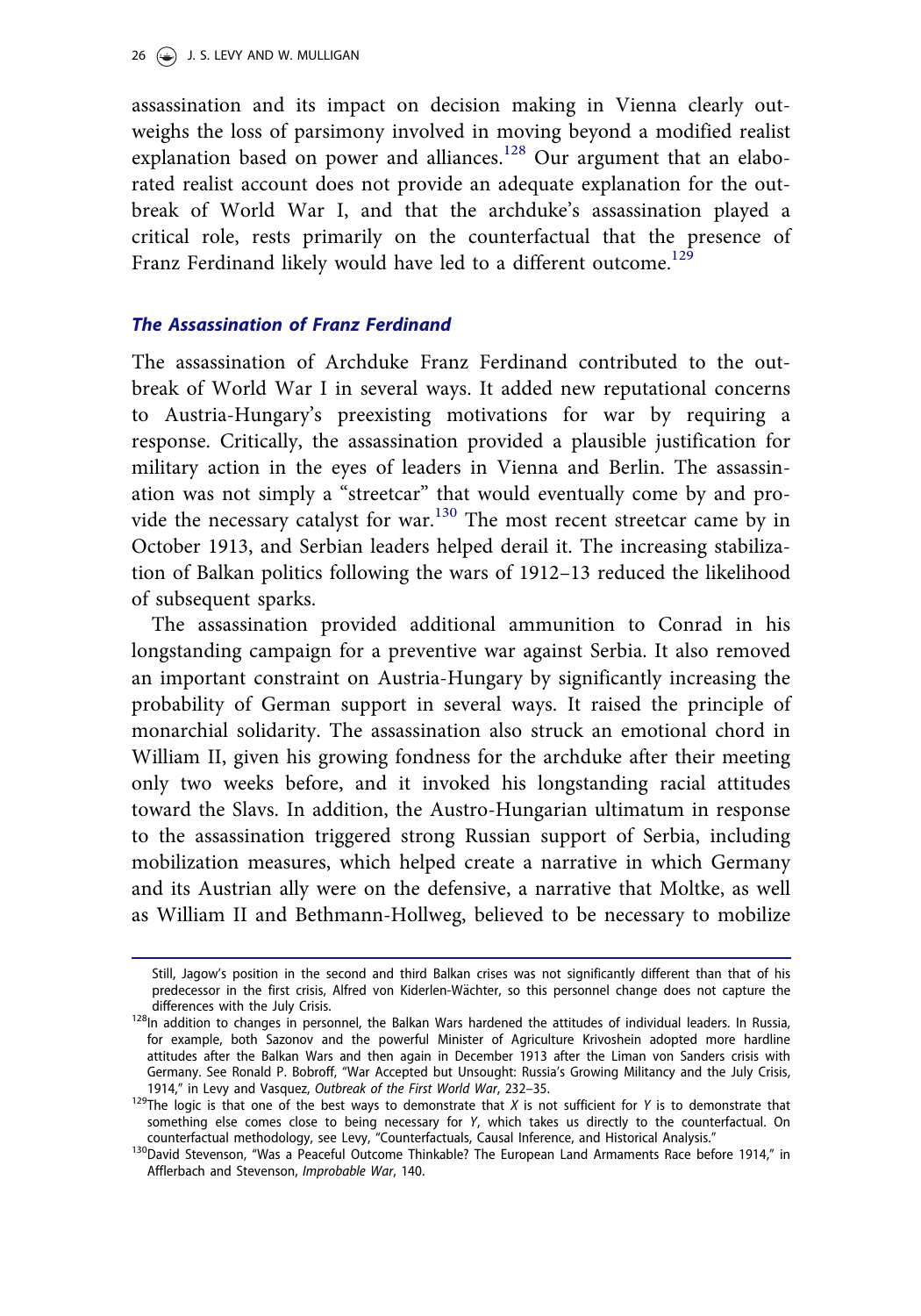domestic support for war, especially among the Social Democrats in the Reichstag. These considerations are fairly well known. We focus on another effect of the assassination—on the decision-making process in the Dual Monarchy. The assassination eliminated both the leading advocate for peace in Vienna and the military chancellery that reinforced his influence. As Williamson argues, Franz Ferdinand's death was not only "the pretext and occasion for war"; it also "dramatically altered the political structure in Vienna in ways that virtually insured military action against Serbia."<sup>131</sup>

Franz Ferdinand's influence on Austro-Hungarian decision making was based on rights and duties associated with his position as heir to the throne, and on the archduke's personal relationships with the emperor and the foreign minister, which improved significantly after Berchtold replaced Alois Lexa von Aehrenthal in February 1912. The archduke's influence was reinforced by the informal military chancellery that Franz Joseph created in 1906 for him to lead, and he began 1913 in his new position of inspector general of the armed forces. Franz Ferdinand used the chancellery effectively to access information about military plans and to broaden his political role.<sup>132</sup> With respect to military (but not political) matters, Franz Ferdinand was now second behind the emperor. He had access to military information and the authority to question the strategies and plans of Conrad and the General Staff and to raise new issues. Scholars debate the extent of Ferdinand's influence, but the comment of a senior Austrian official is telling: "We not only have two parliaments, we also have two emperors."133

The archduke strongly promoted cautious policies throughout most of the Balkan crises, with one brief but notable exception. After advocating restraint and siding with Berchtold against Conrad's demands for mobilization measures at the beginning of the First Balkan War in October 1912, Franz Ferdinand shifted his position in early November after Serbian forces had routed the Ottomans. Persuaded by the military's argument that Serbia was now free to act against the Austro-Hungarian Empire, he supported precautionary military measures in Galicia and joined a mission to Berlin that secured German support. In early December he persuaded Franz Joseph to reinstate Conrad as chief of the General Staff. He then tried but failed to persuade Berchtold and the emperor to initiate a military confrontation.<sup>134</sup>

After this "momentary lapse,"<sup>135</sup> Franz Ferdinand suddenly reversed course, embraced Berchtold's search for a diplomatic solution, and split

<sup>131</sup>Williamson, "Theories of Organizational Process," 142.

<sup>&</sup>lt;sup>132</sup>Williamson, "Theories of Organizational Process"; Samuel R. Williamson Jr., "Influence, Power, and the Policy Process: The Case of Franz Ferdinand, 1906–1914," *Historical Journal* 17, no. 2 (June 1974): 418–20.

<sup>133</sup>Quoted in Williamson, "Influence, Power, and the Policy Process," 418. 134 Williamson, "Influence, Power, and the Policy Process," 428-29.

<sup>135</sup>Clark, *Sleepwalkers*, 291.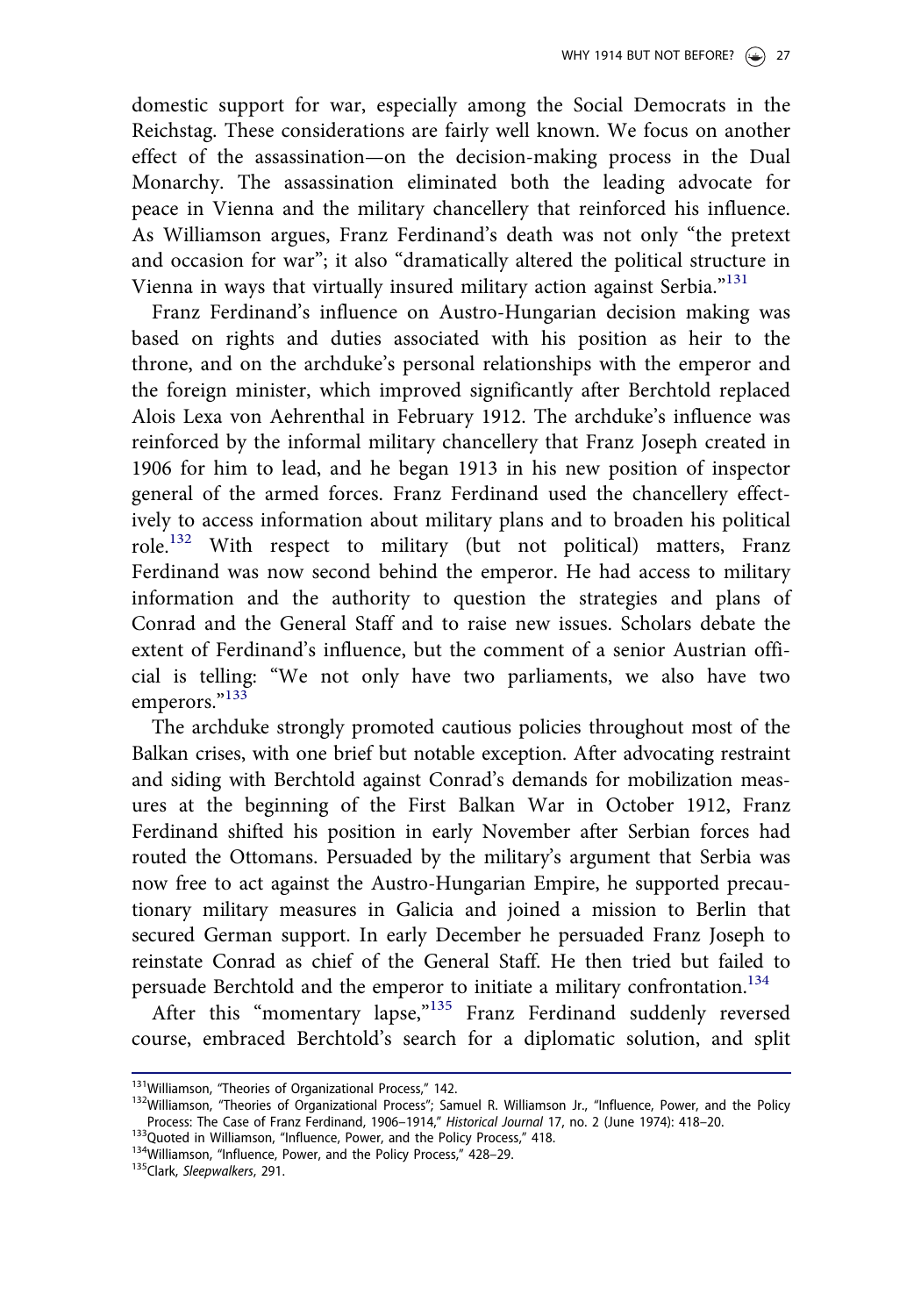with Conrad. By the end of January 1913 he was emphasizing the risks of war with Russia and reacting strongly against Conrad's continuing push for preventive war.<sup>136</sup> He urged Berchtold to oppose Conrad's demands for war against Serbia in the May and October 1913 crises over Albania and instead to cooperate with Russia. Franz Ferdinand recognized Russia's military strength, worried about Russian intervention in a Balkan crisis and about the reliability of Italy, and he feared the risk of nationalist and social revolutionary upheaval for the empire resulting from a general European war. Well aware of Austria-Hungary's dependence on Germany, he worried any military campaign in the Balkans, regardless of its outcome, would increase that dependence.<sup>137</sup> Franz Ferdinand was also the leading proponent of internal reform within the Dual Monarchy and feared war would make major reforms impossible.<sup>138</sup> As Williamson argues, "By late 1913 the archduke's caution and aversion to military action was well established." 139

The assassination removed Franz Ferdinand's restraining hand from deliberations in Vienna, eliminating the one person who might have pressed both Berchtold and Franz Joseph for more cautious policies. It also eliminated an institutional center that provided legitimacy for those with more moderate views to access military information, question the emperor's own normally bellicose military chancellery, and challenge Conrad himself.<sup>140</sup> Given Franz Ferdinand's good relationship with William II, the assassination also eliminated a potentially valuable dynastic communication channel with Germany at a time of poor communication between Vienna and Berlin on both diplomatic and military matters.

These arguments raise the counterfactual of what would have happened if the assassination had failed or not been attempted.<sup>141</sup> We consider the harder case of a failed assassination attempt. It would have triggered a crisis and invoked some reputational concerns and a more limited pretext for some kind of military action, but it would have left Franz Ferdinand involved in decision making. We will never know the outcome with certainty, and a more through and systematic counterfactual analysis is

<sup>136</sup>Otte, *July Crisis*, 49–50.

<sup>137</sup>Ibid., 48.

<sup>&</sup>lt;sup>138</sup>John Leslie, "The Antecedents of Austria-Hungary's War Aims: Policies and Policy-Makers in Vienna and Budapest before and during 1914," in *Archiv und Forschung: Das Haus-, Hof- und Staatsarchiv in seiner Bedeutung f*€*ur die Geschichte Osterreichs und Europas* € [*Archive and Research: The House, Court and State Archive and Its Significance for the History of Austria and Europe*], ed. Elisabeth Springer and Leopold Kammerhofer (Vienna: Verlag für Geschichte und Politik, 1993), 308-10.

<sup>139</sup>Williamson, "Theories of Organizational Process," 144.

 $140$ Ibid., 145. In addition, government officials associated with Franz Ferdinand were excluded from decision making in the July Crisis.

<sup>141</sup>Most discussions of the assassination counterfactual miss this important distinction between the absence of an assassination attempt and a failed attempt. The absence of an assassination attempt on 28 June 1914 would have increased the probability of a peaceful outcome by eliminating the pretext and its reputational consequences for Vienna. However, it would not be a minimal-rewrite counterfactual, as deeply rooted conspiratorial activities in Serbia would have made a subsequent assassination attempt likely. Clark, *Sleepwalkers*, chap. 1.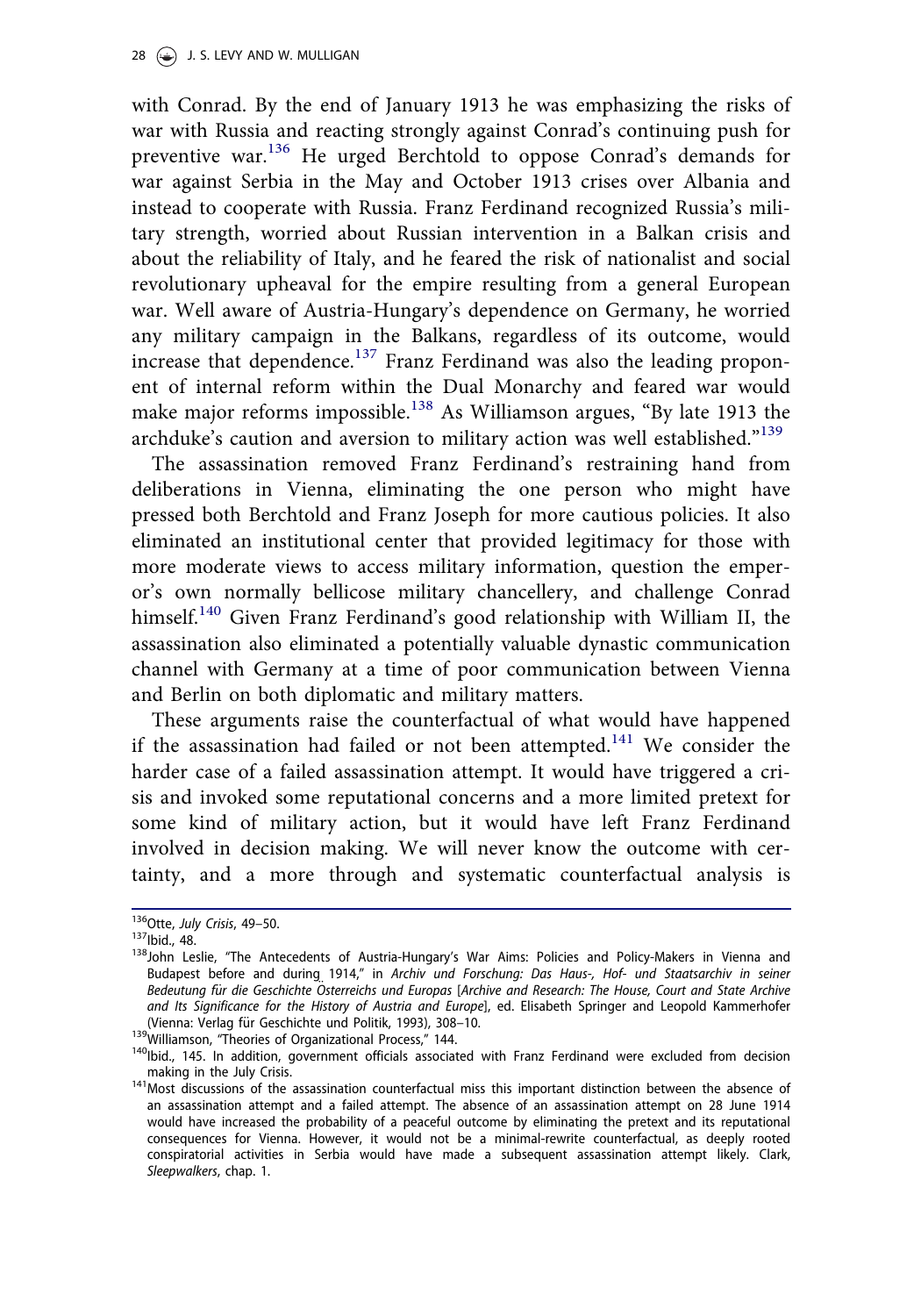necessary, but many leading historians have argued both that Franz Ferdinand would have opposed war and that his views probably would have prevailed in turning Franz Joseph against war.<sup>142</sup> Alexander von Hoyos, a leading proponent of war in Vienna, said of Franz Ferdinand that "through his death, he has helped us to the decision, which he would never have taken, as long as he lived."<sup>143</sup> Williamson concludes that "alive, Franz Ferdinand had acted as a brake upon the pressures for military action; dead, he became the pretext for war."<sup>144</sup>

The removal of Franz Ferdinand from Austro-Hungarian decision making during the July Crisis went beyond creating a pretext. It left Hungarian prime minister Tisza the only top official to press Franz Joseph for caution immediately after the assassination. It also left Berchtold, hawkish but a weak personality and one open to persuasion,<sup>145</sup> alone to face Conrad and the generals. Williamson and Russel Van Wyk argue that "Berchtold probably would have remained committed to a policy of military, threatening diplomacy, everything short of actual war, an approach he had used during the Balkan Wars."<sup>146</sup> With Franz Ferdinand and Tisza urging restraint, and with Conrad and the generals applying the primary pressure for war, there is a very good chance the emperor would not have authorized military action. War would not have occurred, as no other country had incentives to start a war in  $1914.<sup>147</sup>$ 

This argument, if correct, raises the complicated question of whether a great-power peace would have endured, and for how long. We leave a more detailed exploration of this question for another time, but make four points here. First, additional personnel changes were both likely to occur and likely to work against war. Most historians agree that in the absence of the assassination, Conrad, whose influence had been waning, would have been dismissed fairly soon, eliminating the leading advocate for war in Vienna.<sup>148</sup> Second, assuming Franz Joseph would have still passed away in late 1916, Franz Ferdinand would have ascended to the throne. Third, the durability of Triple Entente was open to question, primarily due to the Anglo-Russian conflict of interests in Central Asia but also due to French concerns about St. Petersburg's commitment to the alliance as Russia grew

<sup>142</sup>Otte, *July Crisis*, 61; Alma Hannig, *Franz Ferdinand: Die Biographie* [*Franz Ferdinand: The Biography*] (Vienna: Amalthea, 2014). <sup>143</sup>Quoted in Mulligan, *Origins of the First World War*, 212.

<sup>144</sup> Williamson, "Influence, Power, and the Policy Process," 434.

<sup>&</sup>lt;sup>145</sup>Canis, *Bedrängte Großmacht* [Pressured Great Power], 391–92; Lebow, "Contingency, Catalysts, and Nonlinear Change," 97.

<sup>146</sup>Samuel R. Williamson Jr. and Russel Van Wyk, *July 1914: Soldiers, Statesmen, and the Coming of the Great War: A Brief Documentary History* (Boston, MA: Bedford/St. Martin's, 2003), 65.

<sup>147</sup>Lebow, "Contingency, Catalysts, and Nonlinear Change," 101. For a debate as to whether other states saw 1914 as an optimal year for war, see Jack S. Levy and Jack Snyder, Correspondence: "Everyone's Favored Year for War—or Not?" *International Security* 39, no. 4 (Spring 2015): 208–17.

<sup>148</sup>Clark, *Sleepwalkers*, 115–17, 395; Williamson, "Influence, Power, and the Policy Process," 426.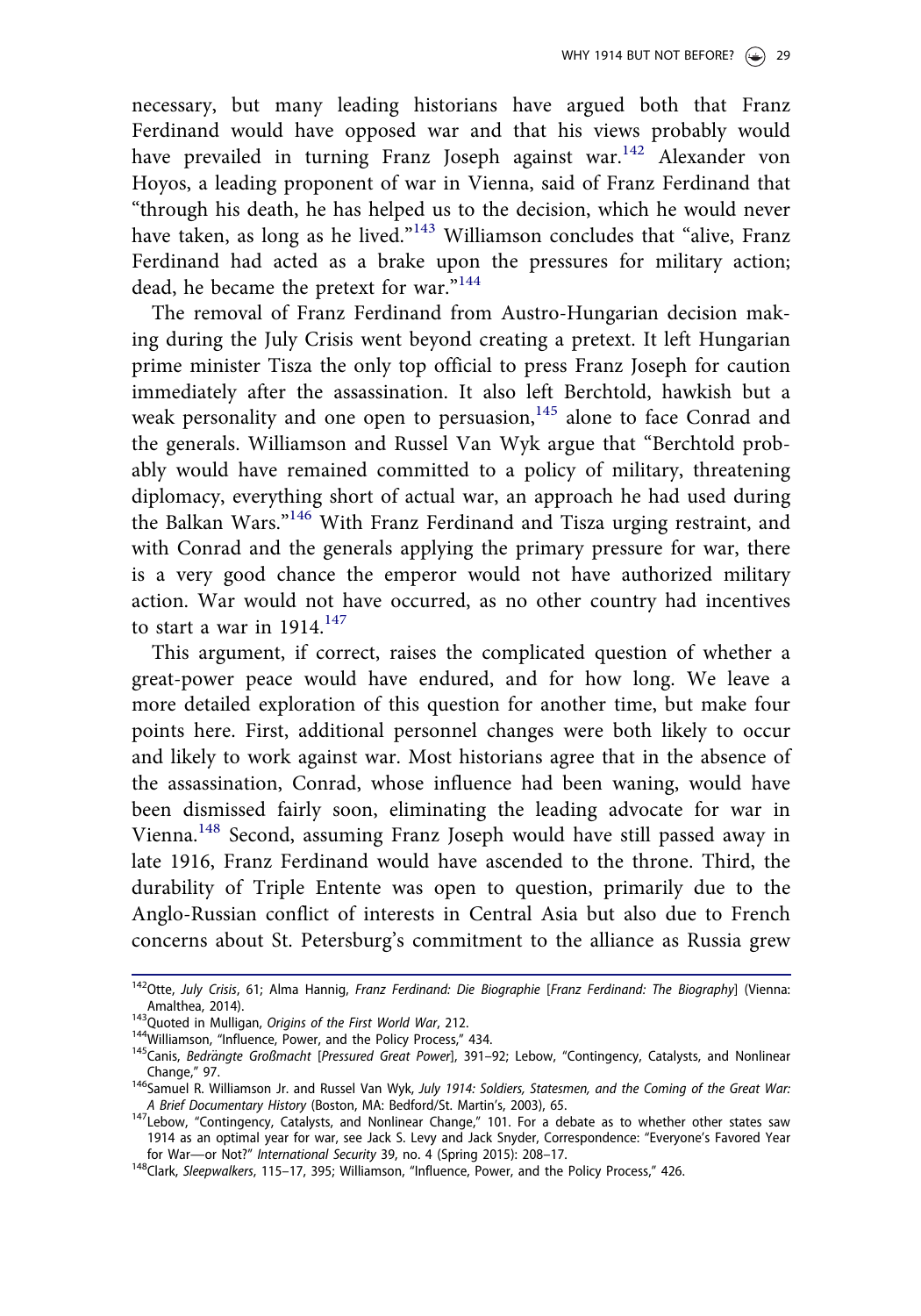stronger.<sup>149</sup> In addition, Grey was hoping to deepen the Anglo-German détente, and had arranged a clandestine mission to Berlin for his private secretary.<sup>150</sup> Finally, the more difficult question is what would have happened with the continued growth of Russian power over the next two to three years. Is Lebow correct that German leaders would have been forced to abandon their risky policies and become more conciliatory?<sup>151</sup> Or would German leaders have gambled on a preventive war to avert impending doom?<sup>152</sup> If the latter, would they still have needed a pretext, and could they find one?<sup>153</sup> Would that have been "essentially the same war"<sup>154</sup> or a very different one?

# Implications for Theory and Method

Interpretations of the outbreak of World War I that emphasize the role of underlying international and domestic structures and cultural and social forces cannot explain why the July 1914 crisis, but not earlier crises that occurred under similar structural and domestic conditions, escalated into a general European war. What was different in July 1914? Any satisfactory explanation of the origins of World War I must provide an answer. Few, if any, political scientists fully engage this question, whereas historians' narratives, while examining the effects of one crisis upon perceptions and actions during subsequent crises, fall short of systematic comparisons. We narrow our empirical study to the question of what changed from the three great-power crises during the 1912–13 Balkan Wars to the July Crisis. We focus on a limited number of critical changes and attempt to strike a balance between a reasonably parsimonious and reasonably complete explanation.

We supplement standard realist explanations based on power and alliances among the European great powers, which cannot adequately answer the why-1914-but-not-before question, by incorporating the impact of changing power distributions and alliances in the Balkan regional system resulting from the wars of 1912–13. The enormous expansion of Serbia increased the threat to Austria-Hungary, which increasingly prioritized that threat, reduced its military presence in Galicia, and in the process limited its ability to assist Germany against Russia in a European war. In

<sup>149</sup>Clark, *Sleepwalkers*, 325; Neilson, *Britain and the Last Tsar*; Jennifer Siegel, *Endgame: Britain, Russia and the Final Struggle for Central Asia* (London: I. B. Tauris, 2002); Schmidt, *Frankreichs Außenpolitik* [*France*'*s Foreign Policy*].

<sup>&</sup>lt;sup>150</sup>T. G. Otte, "Détente 1914: Sir William Tyrrell's Secret Mission to Germany," Historical Journal, 56, no. 1 (March 2013): 175–204.

<sup>151</sup> Lebow, "Contingency, Catalysts, and Nonlinear Change."

<sup>152</sup>Levy, "Counterfactuals, Causal Inference, and Historical Analysis," 400.

<sup>&</sup>lt;sup>153</sup>Stevenson, "Was a Peaceful Outcome Thinkable?" 140, emphasizes both the primacy of underlying causes and Germany's requirement for a good pretext.

<sup>&</sup>lt;sup>154</sup>Hinsley, "Introduction," 4.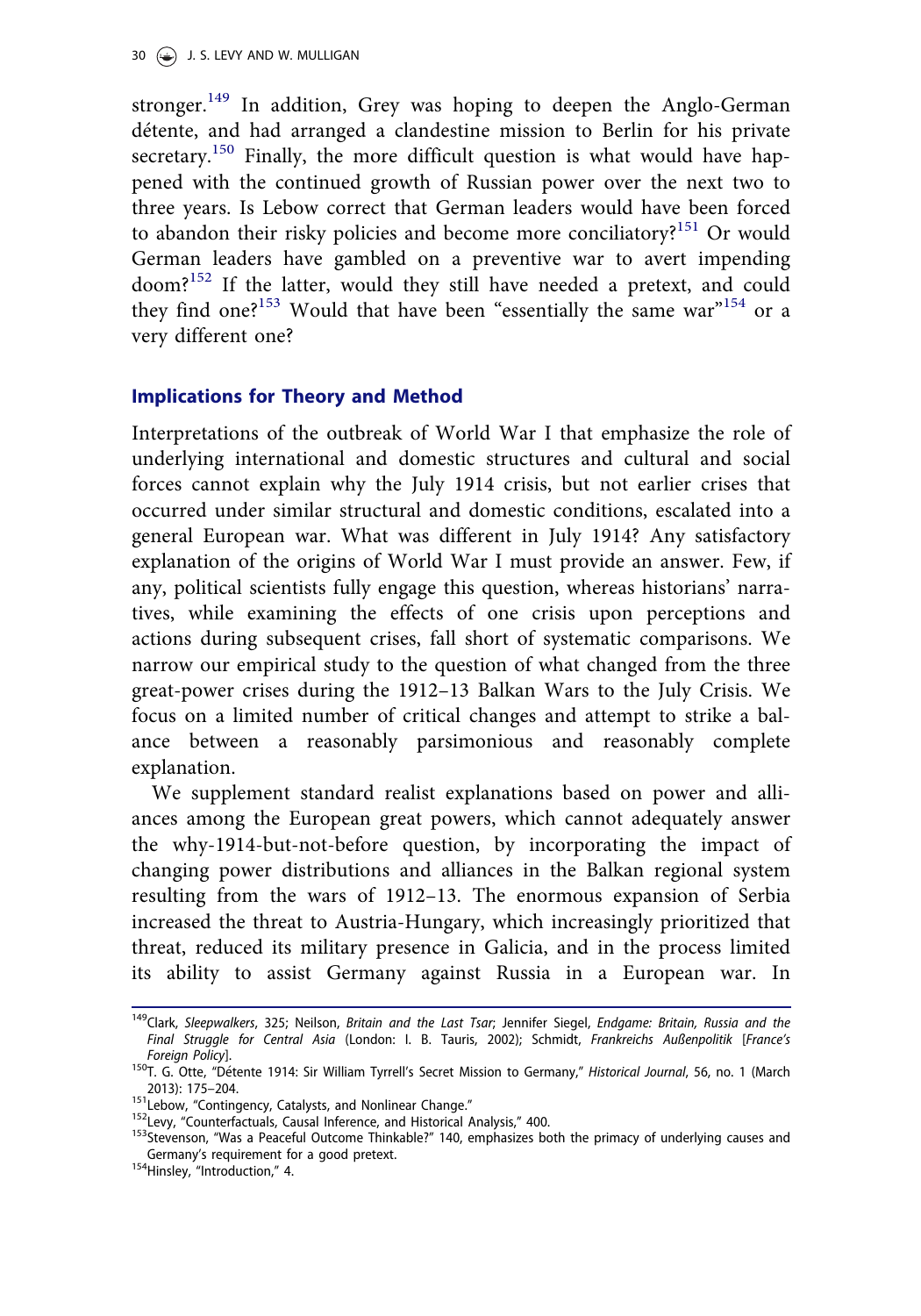conjunction with the ongoing growth of Russian power, this threatened the viability of the Schlieffen Plan, shortened German time horizons, and increased Berlin's incentives to support an Austro-Hungarian military move against Serbia—and possibly a preventive war against Russia—while the opportunity still remained. Changing alliance relationships within a relatively static formal alliance structure were also critical. The German blank check to Austria-Hungary, occurring after the collapse of the emerging Anglo-German détente, removed earlier German restraints on an Austro-Hungarian offensive war against Serbia. It created a window of opportunity for a war against Serbia that leaders in Vienna believed could minimize both external and internal threats to the viability of the Dual Monarchy. But they feared that window might be temporary based on German restraint and vacillation during the Balkan Wars. Others drew different lessons from the Balkan crises. In London, the successful management of these crises, combined with the ongoing Anglo-German détente, generated excessive confidence in the great powers' ability to manage any subsequent crisis. Russian leaders emerged from the earlier crises with greater concerns for their country's reputation and influence in the Balkans, while Russia's preliminary steps toward coordinating naval strategy with Britain, mishandled in Britain, contributed to increasing suspicions and fears in Berlin.

Our emphasis on the impact of changes in the Balkan regional system on power, alliances, and security fears in the European great-power system enhances the explanatory power of conventional realist explanations of World War I and facilitates the identification of some significant differences between the 1912–13 Balkan crises and the July Crisis. Still, that explanation is not fully adequate. Although the absence of German support for Austria-Hungarian military action against Serbia and/or Montenegro played a major role in preventing the escalation of the Balkan crises of spring and fall 1913, the restraining role of Franz Ferdinand in the policymaking process in Vienna also played a significant role. Franz Ferdinand would have almost certainly opposed war in late summer 1914, and there is a good chance his arguments would have been successful. His assassination engaged Austro-Hungarian reputational interests, horrified the kaiser, invoked the principle of monarchial solidarity, and removed the German restraint that had blocked war in the Balkan crises. It also eliminated both the strongest individual advocate for peace in Vienna and the military chancellery that provided an institutionalized basis for Franz Ferdinand's influence and for a check on Conrad and the General Staff.

Our comparative historical study has broader theoretical implications. It suggests that many structural explanations for war are underspecified. Standard models generally neglect the impact of power dynamics and